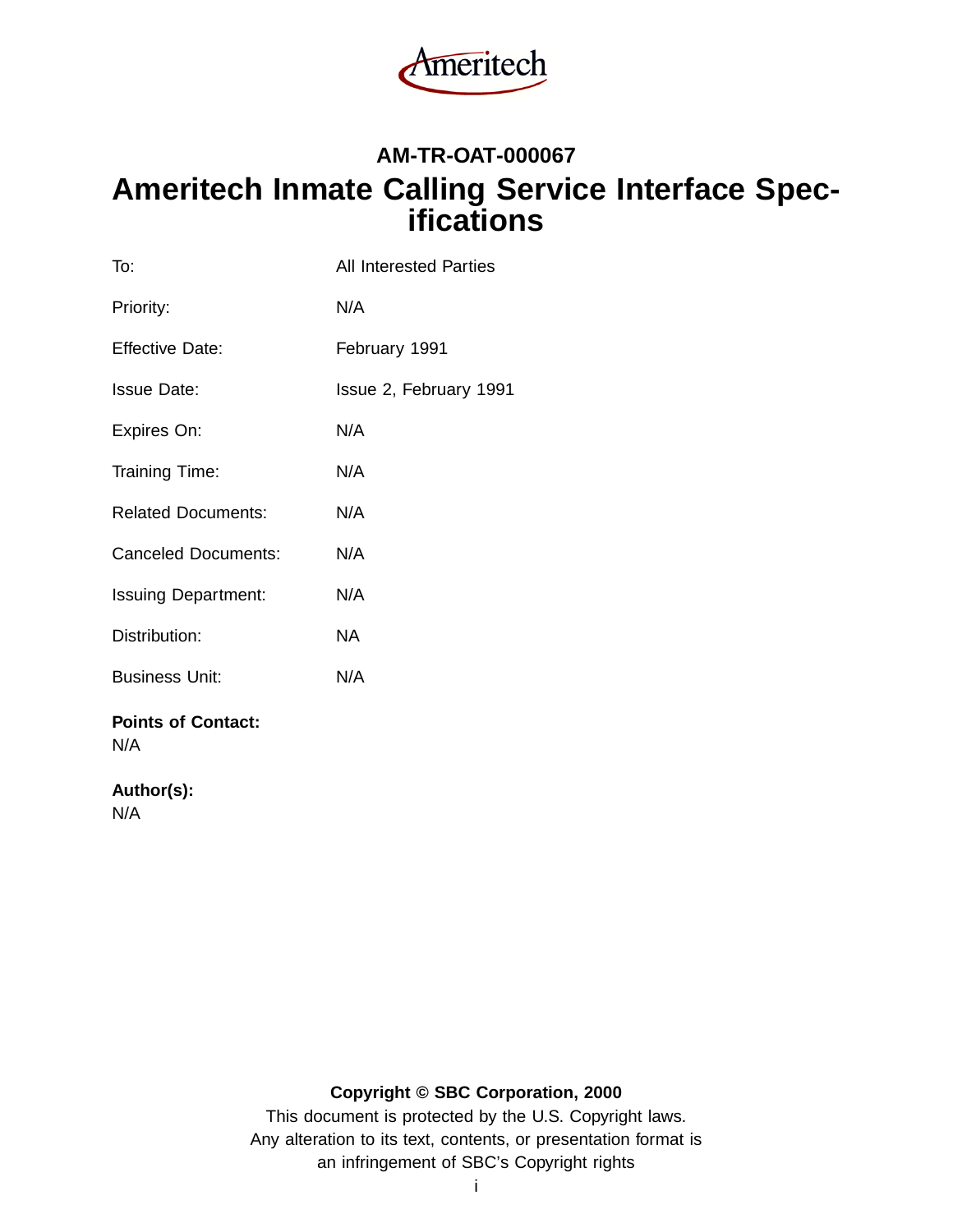## **Table of Contents**

| General<br>1. |      | 3        |                                                         |                |
|---------------|------|----------|---------------------------------------------------------|----------------|
|               | 1.1. |          | <b>Inmate Calling Service</b>                           | 3              |
|               |      |          | 1.1.1. Deployment                                       | 3              |
|               | 1.2. |          | <b>Change and Reissue</b>                               | $\overline{4}$ |
| 2.            |      |          | Inmate Calling Service Description                      | 4              |
|               | 2.1. |          | <b>Equipment Description</b>                            | 4              |
|               |      | 2.1.1.   |                                                         | 4              |
| 3.            |      |          | Inmate Service Interface Requirements - Arrangement One | 5              |
|               | 3.1. |          | <b>Features Description</b>                             | 5              |
|               |      |          | 3.1.1. Call Timing                                      | 5              |
|               |      | 3.1.2.   | Restricted calling by PIN                               | 5              |
|               |      | 3.1.3.   | Generic restricted calling                              | 5              |
|               |      |          | 3.1.4. Close down all calling                           | 6              |
|               |      | 3.1.5.   | Dialing suppression                                     | 6              |
|               |      | 3.1.6.   | Inmate Call Detail Recording                            | 6              |
|               | 3.2. |          | <b>Physical Transmission</b>                            | 6              |
|               |      | 3.2.1.   |                                                         | 6              |
|               | 3.3. | Protocol |                                                         | $\overline{7}$ |
|               |      | 3.3.1.   | Initiating Personal Computer Operation                  | $\overline{7}$ |
|               |      | 3.3.2.   | <b>Database Operations</b>                              | 8              |
|               |      | 3.3.3.   | Inmate Call Detail Recording                            | 12             |
| 4.            |      |          | Inmate Service Interface Requirements - Arrangement Two | 14             |
| 4.1.          |      |          | <b>Equipment Description</b>                            | 14             |
|               |      | 4.1.1.   |                                                         | 14             |
|               |      | 4.1.2.   |                                                         | 14             |
|               | 4.2. |          | <b>Features Description</b>                             | 14             |
|               |      |          | 4.2.1. Outgoing Call Restriction                        | 14             |
|               |      | 4.2.2.   | Incoming Call Restriction                               | 14             |

## **Copyright © SBC Service, Inc. 2000**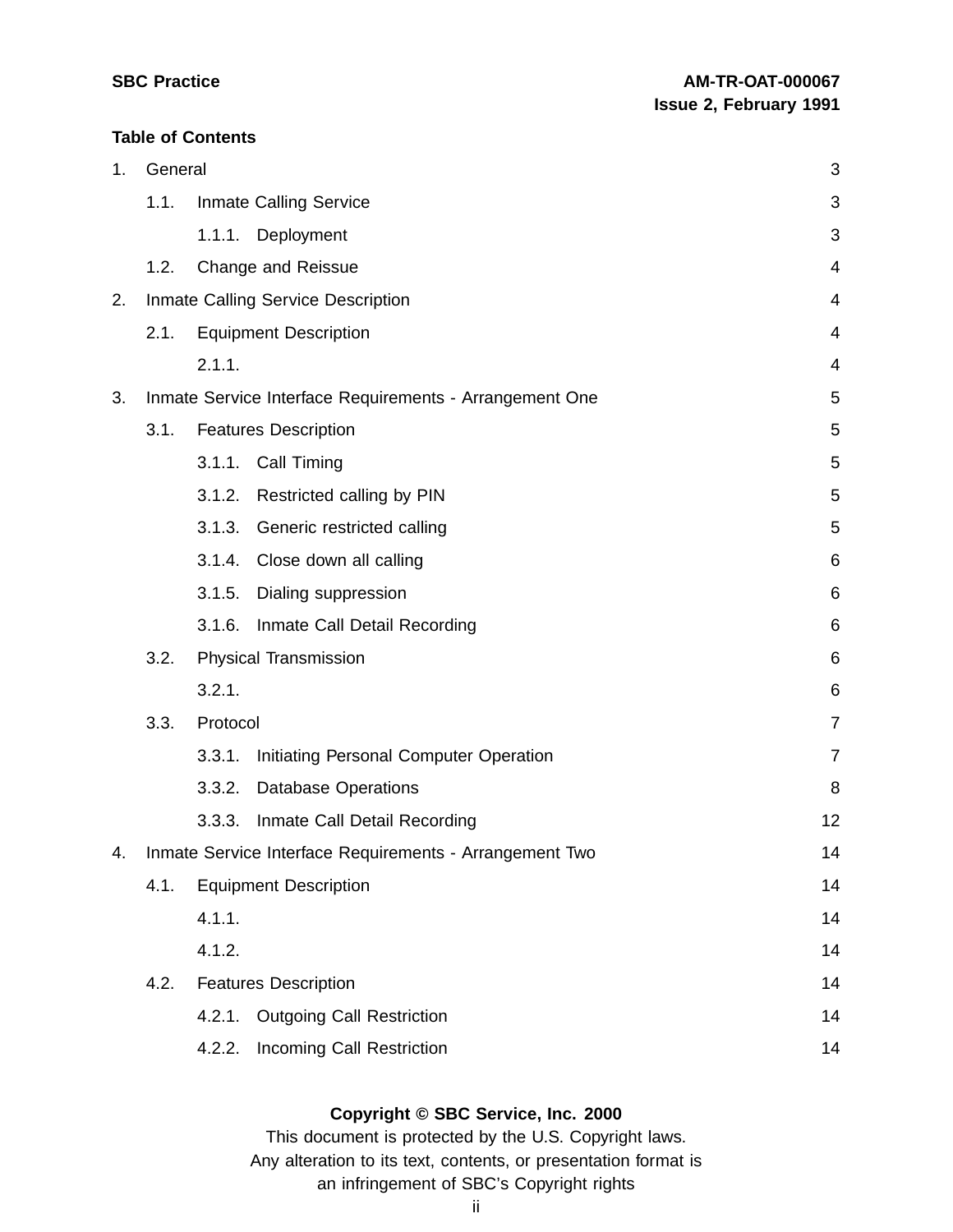|      |          | 4.2.3. Special Scan Row Keypad            | 14 |
|------|----------|-------------------------------------------|----|
|      |          | 4.2.4. Inmate Call Detail Records         | 15 |
|      |          | 4.2.5. Preset Volume Level                | 15 |
|      |          | 4.2.6. Free Speed Dial Numbers            | 15 |
|      |          | 4.2.7. Operator Announcement              | 15 |
|      |          | 4.2.8. Preset Operating Time              | 15 |
|      |          | 4.2.9. Call Timing                        | 15 |
|      |          | 4.2.10. Autodialer Detection and Security | 15 |
| 4.3. |          | <b>Physical Transmission</b>              | 15 |
| 4.4. | Protocol |                                           | 16 |
|      |          | 4.4.1. Person Computer Operation          | 16 |
|      | 4.4.2.   | Inmate Call Detail Recording              | 20 |

## **Copyright © SBC Service, Inc. 2000**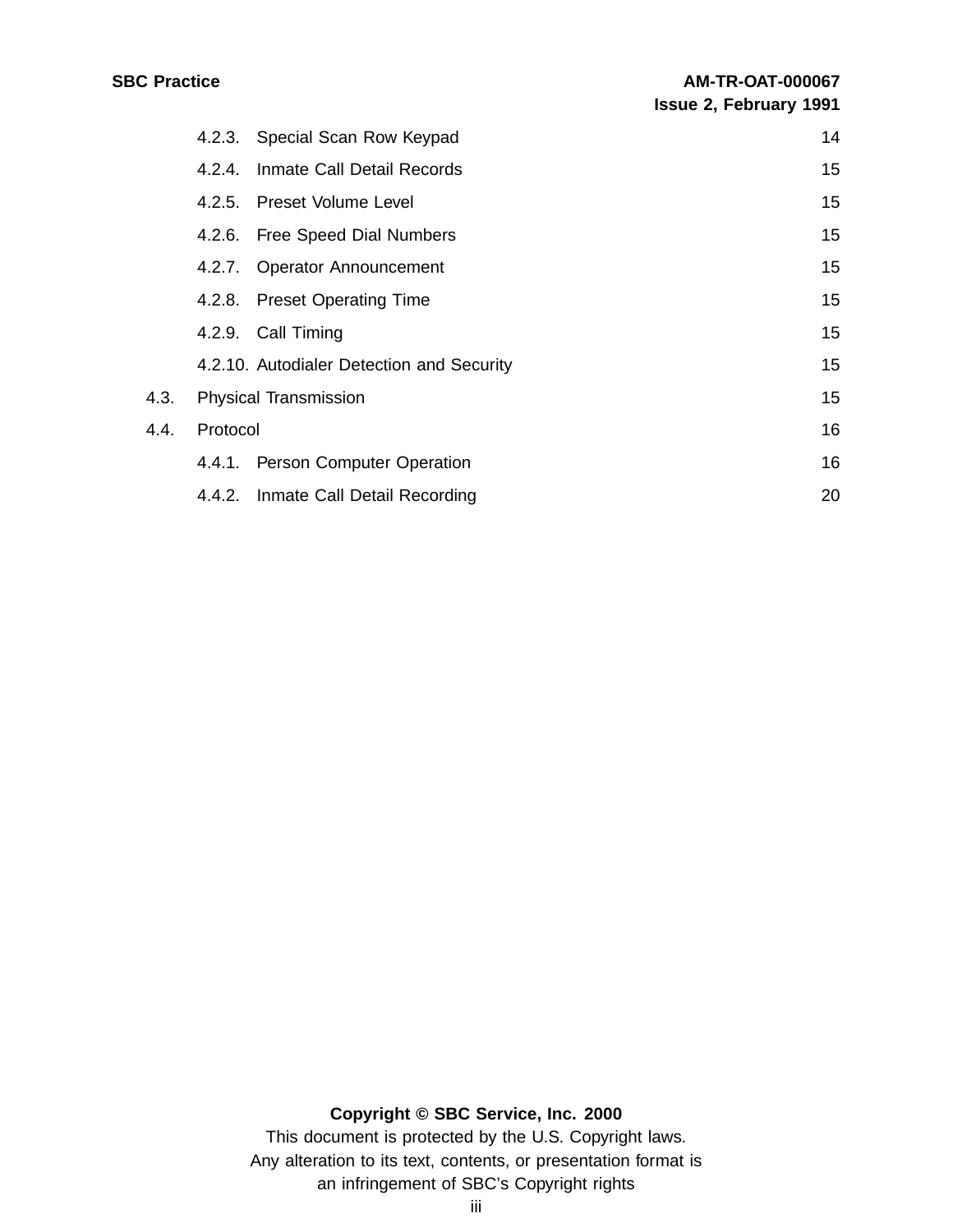## **Copyright © SBC Service, Inc. 2000**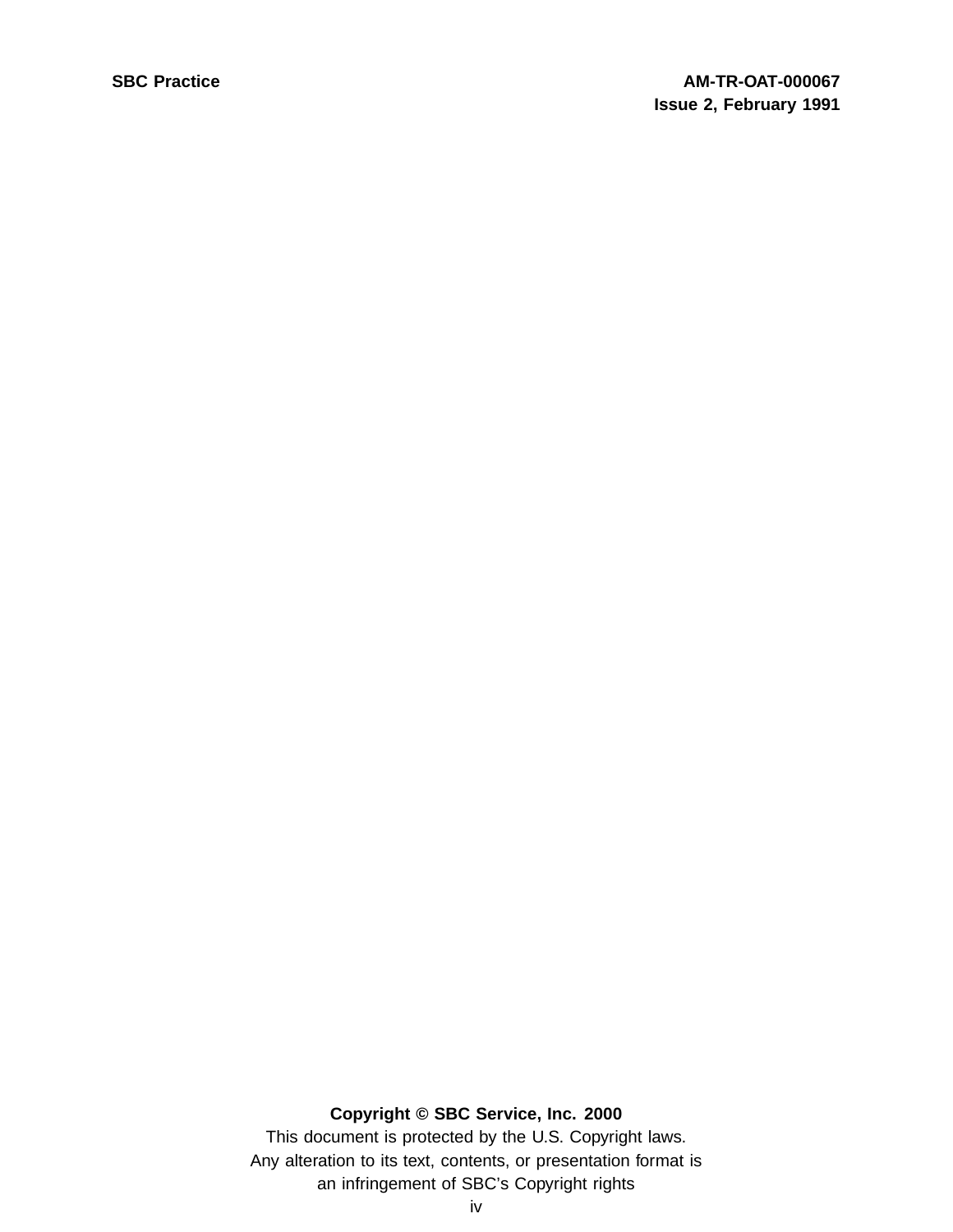## **TECHNICAL REFERENCE NOTICE**

This Technical Reference is published by Ameritech to provide a technical description of the Ameritech Inmate Calling Service.

Ameritech reserves the right to revise this document for any reason, including but not limited to, conformity with standards promulgated by various agencies, utilization of advances in the state of the technical arts, or the reflection of changes in the design of any equipment, techniques or procedures described or referred to herein.

**AMERITECH MAKES NO REPRESENTATION OR WARRANTY, EXPRESS OR IMPLIED, WITH RESPECT TO THE SUFFICIENCY, ACCURACY, OR UTILITY OF ANY INFORMATION OR OPINION CONTAINED HEREIN. AMERITECH EXPRESSLY ADVISES THAT ANY USE OF OR RELIANCE UPON THIS TECHNICAL REFERENCE IS AT THE RISK OF THE USER AND THAT AMERITECH SHALL NOT BE LIABLE FOR ANY DAMAGE OR INJURY IN-CURRED BY ANY PERSON ARISING OUT OF THE SUFFICIENCY, ACCURACY, OR UTILITY OF ANY INFORMATION OR OPINION CONTAINED HEREIN.**

This document is not to be construed as a suggestion to any manufacturer to modify or change any of its products, nor does this document represent any commitment by Ameritech or any Ameritech operating company (AOC) to purchase any product, whether or not it provides the described characteristics.

Ameritech does not recommend products, and nothing contained herein is intended as a recommendation of any product to anyone.

Nothing contained herein shall be construed as conferring by implication, estoppel, or otherwise any license or right under any patent, whether or not the use of any information herein necessarily employs an invention of any existing or later issued patent.

Ameritech reserves the right not to offer any or all of these services and to withdraw any or all of them at any future time.

Document may be ordered from Ameritech by contacting the Document Order Center at (847) 248-4324.

## **Ameritech Inmate Calling Service**

A second issue of the Ameritech Inmate Calling Service Technical Reference has been released to define an additional interface that Ameritech may elect to use. Ameritech Inmate Calling Service is offered to correctional facilities as a means to restrict telephone fraud and annoyance calls from prison inmates.

## **Copyright © SBC Service, Inc. 2000**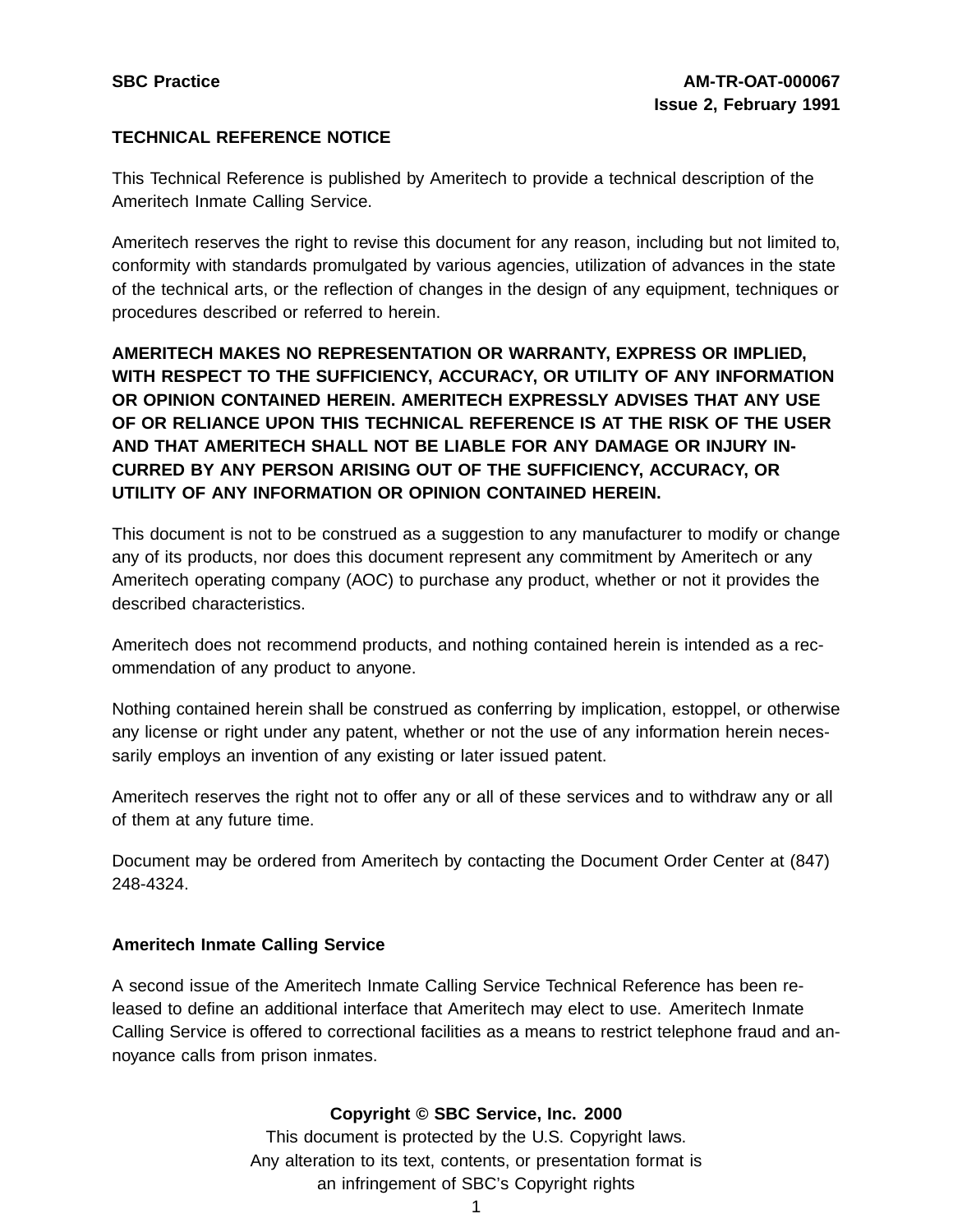This technical release describes both the new and the previously disclosed physical interfaces and associated protocols required to access the service.

Present plans anticipate that Ameritech Inmate Calling Service will be available in the Ameritech Region during the fourth quarter of 1991.

#### **Copyright © SBC Service, Inc. 2000**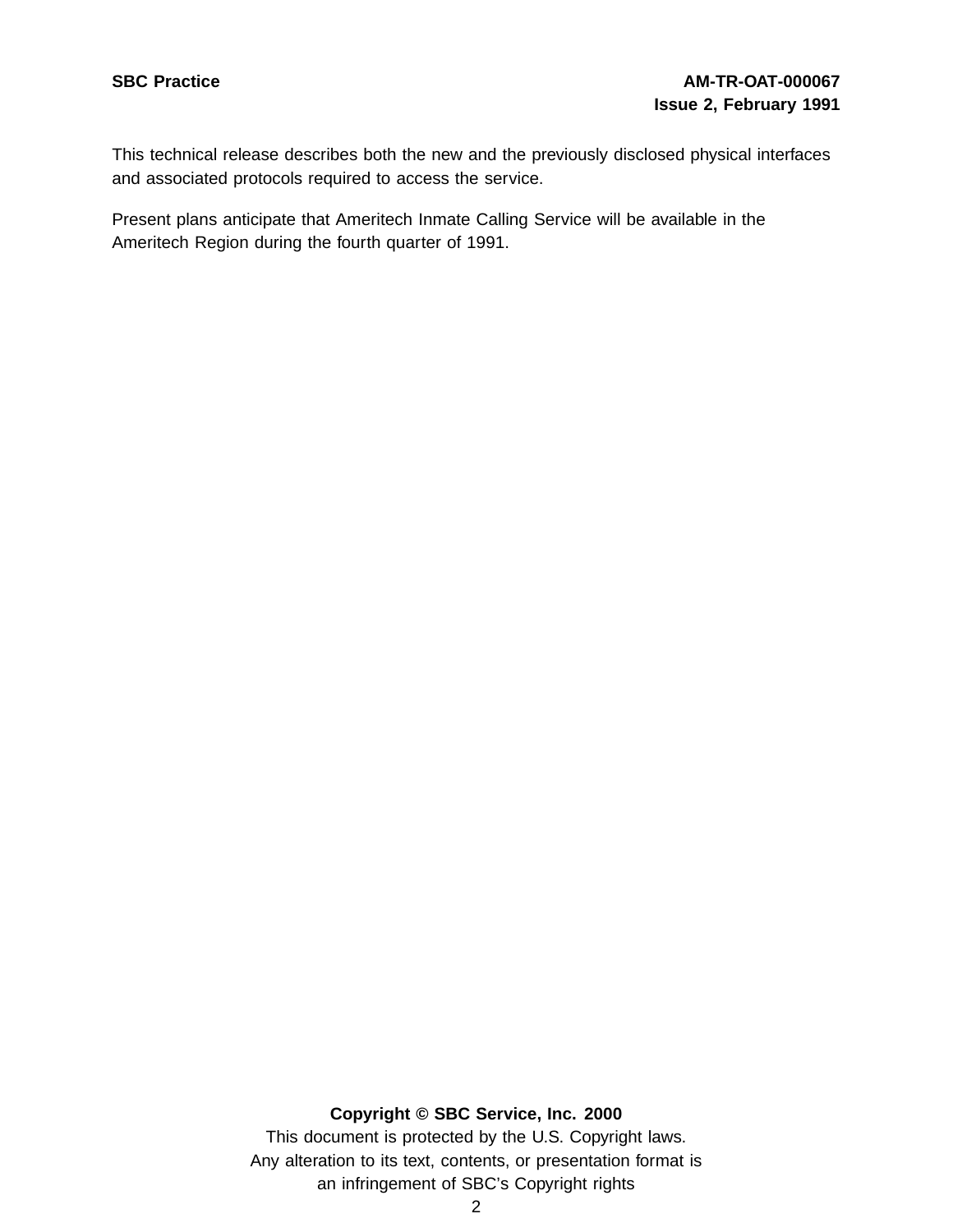## **1. General**

This document describes the Network Interface (NI) specifications for the Ameritech Inmate Calling Service. Specifications are provided for points of connection with the service. See diagram A.

## **1.1. Inmate Calling Service**

Inmate Service is offered to correctional facilities as a means to restrict telephone fraud and annoyance calls from prison inmates. Inmate Service provides features such as: call timing, generic dialing restrictions (800, 976, etc.), inmate PIN numbers to allow only specific number dialing and others. These features are provided from equipment in the local serving central office (C.O.) or at the customer's premise (correctional facility). For administration purposes, the correctional facilities can be equipped with a terminal or personal computer (PC) for communication to the inmate service equipment. This document provides technical details of that interface.

## 1.1.1. Deployment

Methods and procedures for supporting and maintaining Ameritech Inmate Calling Service are being established through a trail at the Joliet Correctional Center at Joliet, Illinois. Ameritech Inmate Calling Service deployment is planned for selected sites in the Ameritech region in 1991. C.O.s will be equipped with Inmate Service capability based upon correctional facility request, where deployment is economically and technologically practical.

In any post trial deployment plan, agents are required to lease tariffed Data Circuits or dial-up business lines.

## **Copyright © SBC Service, Inc. 2000**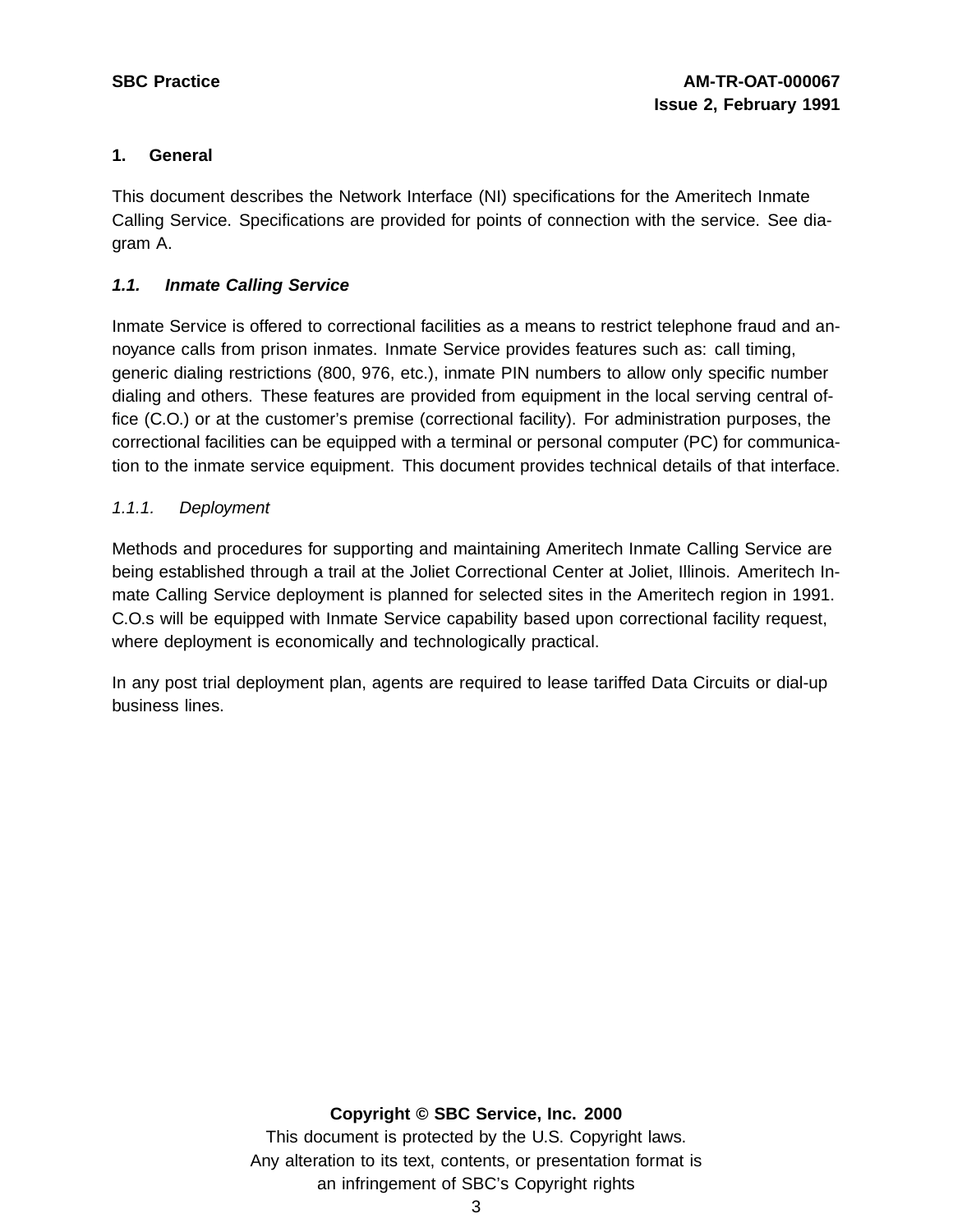## **1.2. Change and Reissue**

Changed contents or reissued documents will be noted in this section. This document is being reissued as issue 2, to define an additional interface that Ameritech may elect to use in provisioning.



## **2. Inmate Calling Service Description**

Inmate Calling Service provides a means where prison officials can restrict inmate calling privileges by invoking features such as call timing and calling number restrictions.

## **2.1. Equipment Description**

## 2.1.1.

The C.O. equipment or station based customer premise equipment used to provide inmate service preforms intercept, timing and control functions on inmate stations. The C.O. equipment or station based equipment monitors each call made on the coinless inmate station to which it is dedicated. It monitors for timing, correct dialed digits, PINs etc. The inmate station line is a standard 2 wire, loop start, coinless line with a class of service that will only allow outgoing collect calls.

The Ameritech region may employ different interface arrangements in the provision of inmate service.

## **Copyright © SBC Service, Inc. 2000**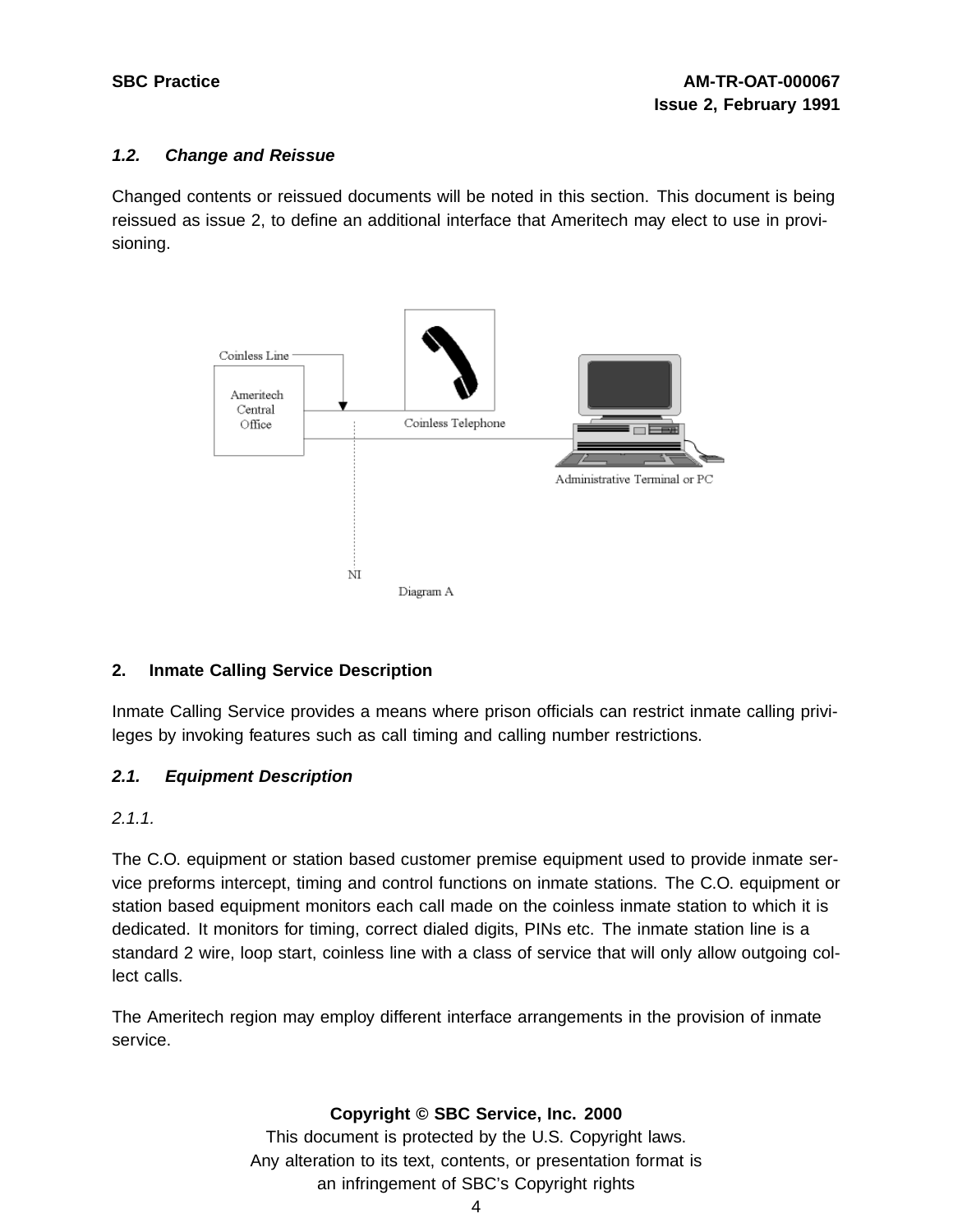Inmate Service is offered in two basic modes; 1) a terminal mode and 2) a personal computer mode. The terminal mode is characterized by the customer's administrative PC or terminal operating in a "dumb" terminal mode, whereas the PC mode utilizes an intelligent interface to exchange messages defined in this document.

## **3. Inmate Service Interface Requirements - Arrangement One**

Inmate calling services provides a means where prison officials can restrict inmate calling privileges by invoking features such as call timing and called number restrictions.

## **3.1. Features Description**

Prison officials are able to change parameters on one or more of the features that are offered by this service. With this equipment arrangement, the prison officials are able to assign inmate PINs and allowed telephone numbers, obtain call detail records and also add or delete telephone numbers from the generic call restriction table.

## 3.1.1. Call Timing

This feature will time each inmate coinless call and automatically end the call when a predetermined call time length (from 1 to 60 minutes) is reached. The predetermined call time length is set by prison officials. With this feature, an announcement is generated at the start of the call to the called and calling party relevant to the fact that this is a timed call from a correctional facility. This feature provides two more later announcements for the purpose of announcing how many minutes until the end of the call. The second and third announcement will be played at 2 minutes and 1 minute (programmable) before the end of the call.

## 3.1.2. Restricted calling by PIN

This feature will allow inmates to call, on coinless lines, only to a set amount of presubscribed (up to 20) numbers. The prison administrators will input the allowed telephone numbers for each inmate. Each inmate would be assigned a corresponding PIN (IPIN for Inmate PIN). When the inmate places a call, he/she will dial the desired called number and their IPIN. The system will read the IPIN and the called number, to verify that the IPIN is allowed to dial the called number.

## 3.1.3. Generic restricted calling

All inmates have a common list of "not allowed to call" telephone numbers. This list would cover such 7 and 10 digit numbers as the wardens, other officials, 800, 900, service codes (411, 555, 911, etc.) others as required. This list will be administered by the prison administration. This list can contain up to 2000 numbers, however with the use of "wild cards" the effective size can be much larger.

## **Copyright © SBC Service, Inc. 2000**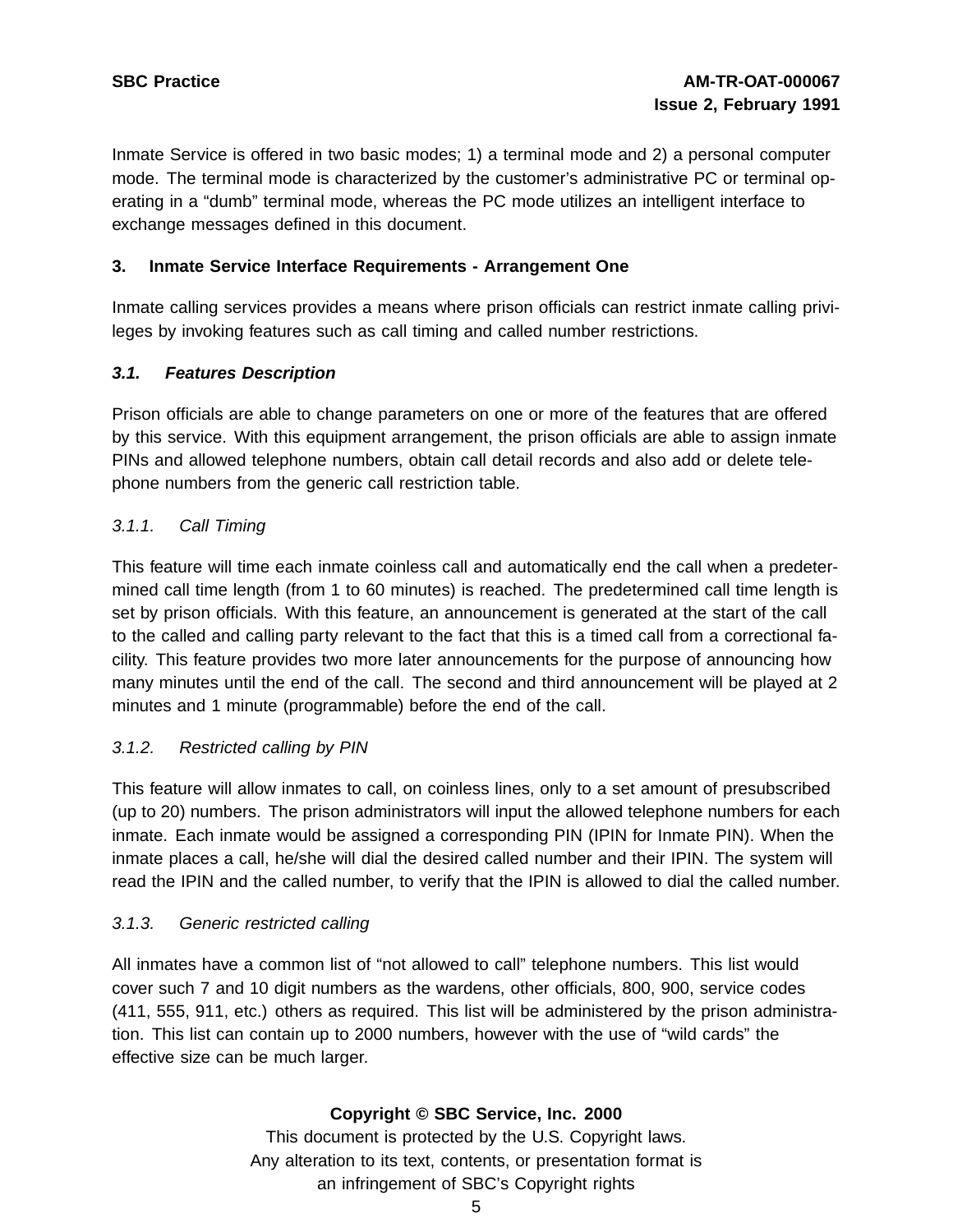## 3.1.4. Close down all calling

This feature will not allow any inmate originated coinless line calls between certain hours as administered by prison officials. This feature is changeable for different hours and days of the week as administered by prison officials.

## 3.1.5. Dialing suppression

This feature will restrict as inmate, when on an established coinless station call, from further dialing. If the inmate is on an established call, any attempt to dial more digits would result in action to prevent fraudulent dialing.

## 3.1.6. Inmate Call Detail Recording

This feature will provide the correctional facility with call detail information on each call.

## **3.2. Physical Transmission**

If the prison officials elect to use one or more of the features that require administration, a terminal or personal computer interface is required to accomplish this function. In this instance, the prison officials are able to deploy network services to meet their needs through the use of PINs and allowed telephone numbers, call detail records and the ability to add or delete telephone numbers from the generic call restriction table. Ameritech Inmate Service may be provided in the central office by different equipment arrangements in different central offices.

3.2.1.

The inmate service central office equipment is interfaced to the prison administrative terminal/ PC via two modems and dedicated or dial up 2-wire voice grade telephone lines. The inmate service central office equipment serial port is compatible with 103, 202, and 212A type modems with auto-answer capability. The inmate service equipment supports full- or half-duplex operation at 1200 baud. The serial port interface is an industry standard S-232C format port accessed through a standard twenty-five pin male DB25 connector. The data format is as follows:

1200 - baud

8 - data bits

1 - stop bit

non parity

## **Copyright © SBC Service, Inc. 2000**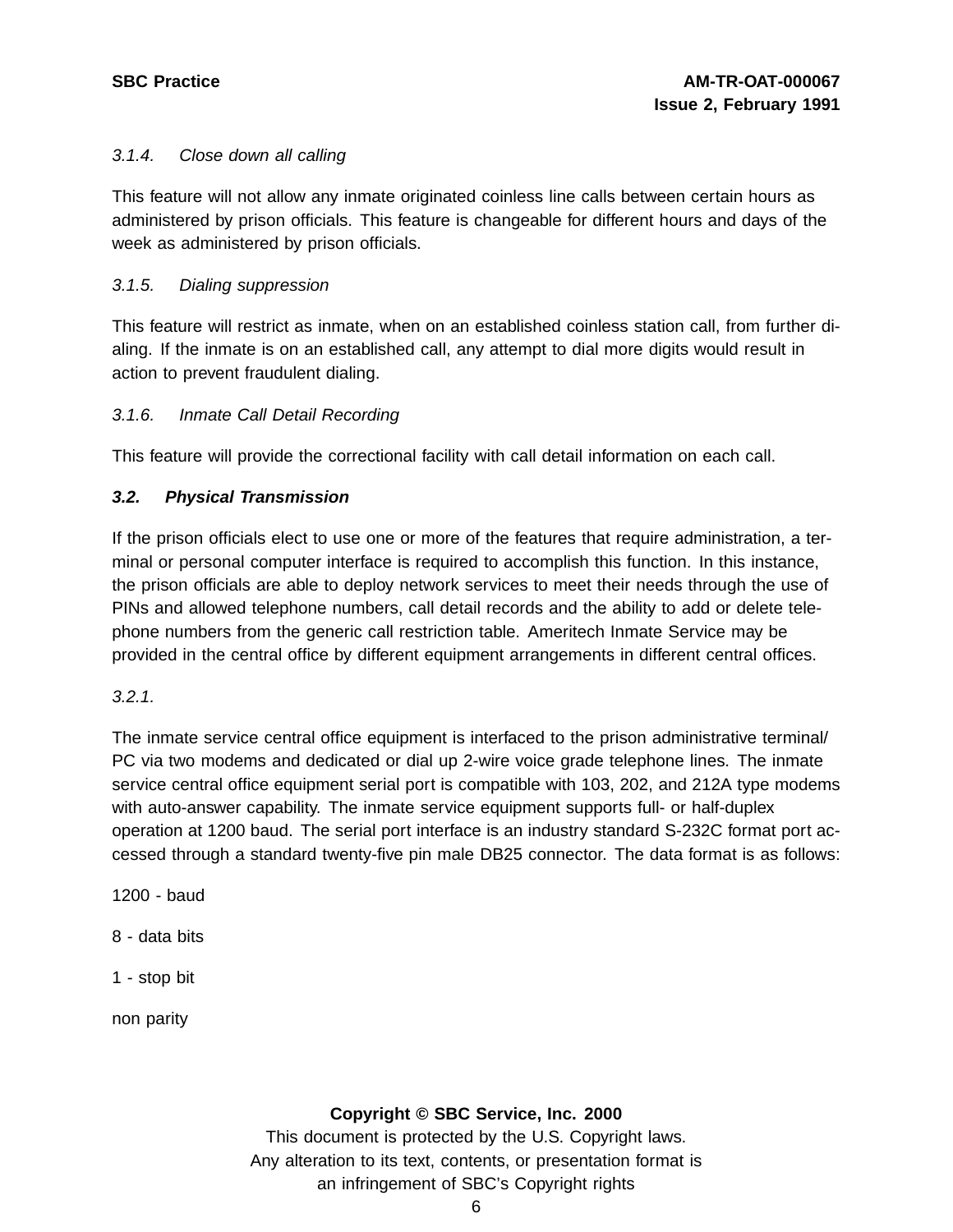The modems must have the following features to be compatible with the inmate service equipment:

- A. Auto Answer The modem must answer (go off-hook) when ringing occurs and the Data Terminal (DTR) (pin 20) signal is asserted. The modem should not answer when either ringing or DTR occurs alone.
- B. Timed Disconnect For half duplex operation, the modem must terminate (go onhook) a call when no carrier or no Request To Send (RTS) (pin 4) has been detected for 10-20 seconds.
- C. Full Duplex Operation The modem must terminate after a loss of carrier regardless of the state of RTS.
- D. Data Set Ready Operation The inmate service equipment requires that the DSR signal (pin 6) be in its inactive state when the port is inactive. If the modem used does not make DSR inactive at the end of each polling session, another signal, such as carrier detect, can be wired in its place.
- E. Private Line Operation The modem must be capable of private line operation.

## **3.3. Protocol**

Inmate service requires compatible customer premises equipment for this equipment arrangement. This arrangement allows the prison officials a user friendly format for call detail records and PIN numbers, and has more administrative options than other arrangements. This arrangement requires a PC with software capable of responding to the messages identified below.

## 3.3.1. Initiating Personal Computer Operation

### 3.3.1.1. Unit Access

Upon connecting to the C.O. equipment, the user must access the C.O. equipment database by entering the proper multiplexer command sequence. The format is as follows:

| user types !! | invoke multiplexer mode |
|---------------|-------------------------|
| response      | multiplexer ready       |
| user types 8  | module access number    |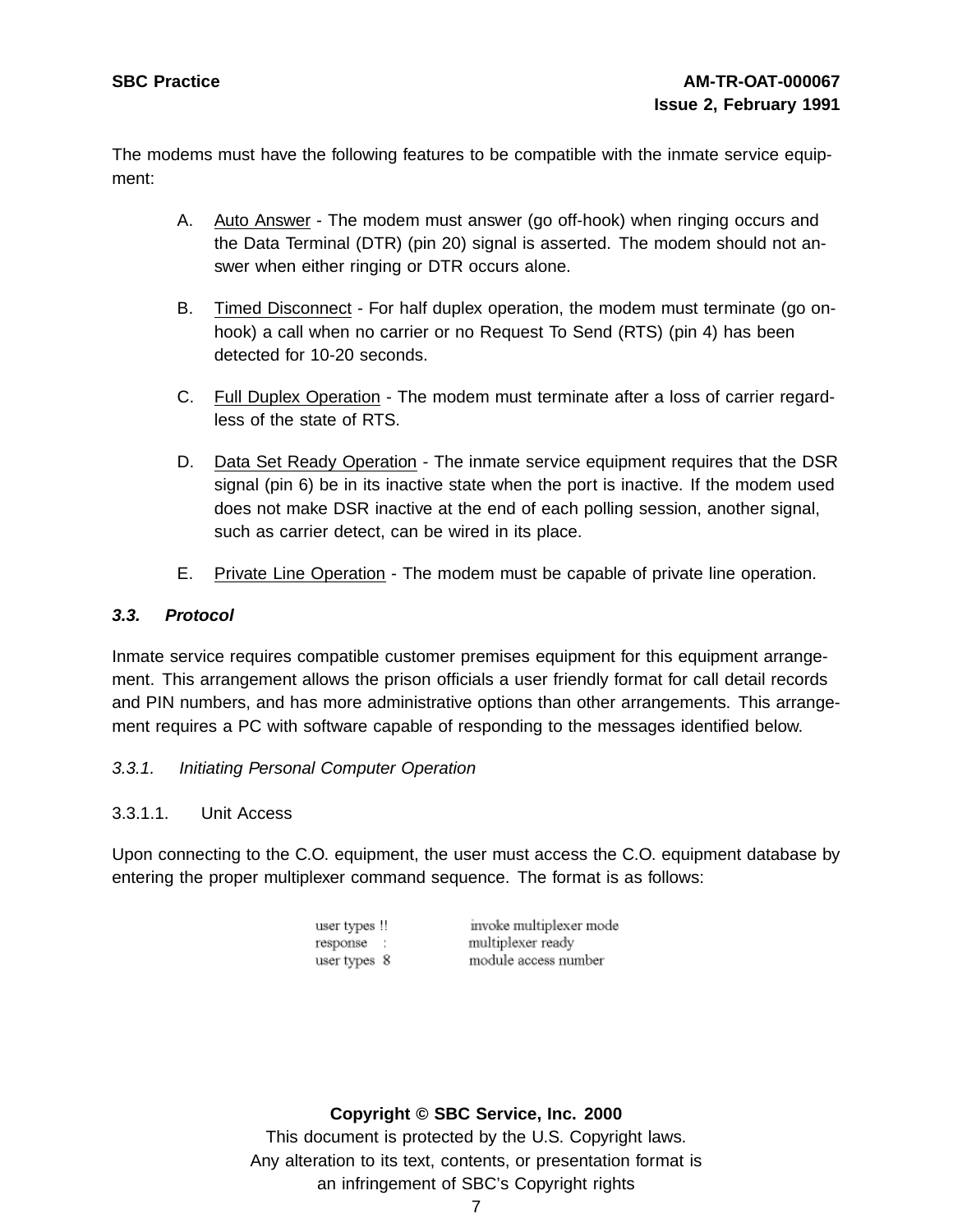3.3.1.2. User Log On/Off

After accessing the C. O. equipment database, the system will request USER ID and PASS-WORD. The USER ID is a 6 digit alpha numeric code. The PASSWORD is an 8 digit numeric code. The C.O. equipment will not echo characters entered for the PASSWORD. Instead, it will echo periods "." for each entered character. The format of entry is:

uuuuuu <cr> u = USER ID character

pppppppp <cr> p = PASSWORD character

The system will respond with a sign-on banner such as:

Science Dynamics <CCTD Database> 09/09/90 13:41

The "8>" prompt indicates that the system is ready to accept input.

**NOTE:** the system manager can assign USER ID's and PASSWORDS as required.

When completing a database work session, the user should log off of the system by exiting back to the multiplexer mode. This is done as follows:

| user types !!  | invoke multiplexer mode |
|----------------|-------------------------|
| response       | multiplexer ready       |
| user types $0$ | log off code            |

## 3.3.2. Database Operations

The following section describes the commands and data formats used for administration of the C.O. Equipment from an external automatic system such as a desktop PC or other computer system.

**NOTE:** Many of the commands listed can be entered using abbreviated command formats.

3.3.2.1. Database Initialize

The PIN database should be initialized after initial power up and installation. This command will clear all records and reset the database. The C.O. Equipment will request confirmation of the entry.

enter - DATABASE INITIALIZE <cr>

## **Copyright © SBC Service, Inc. 2000**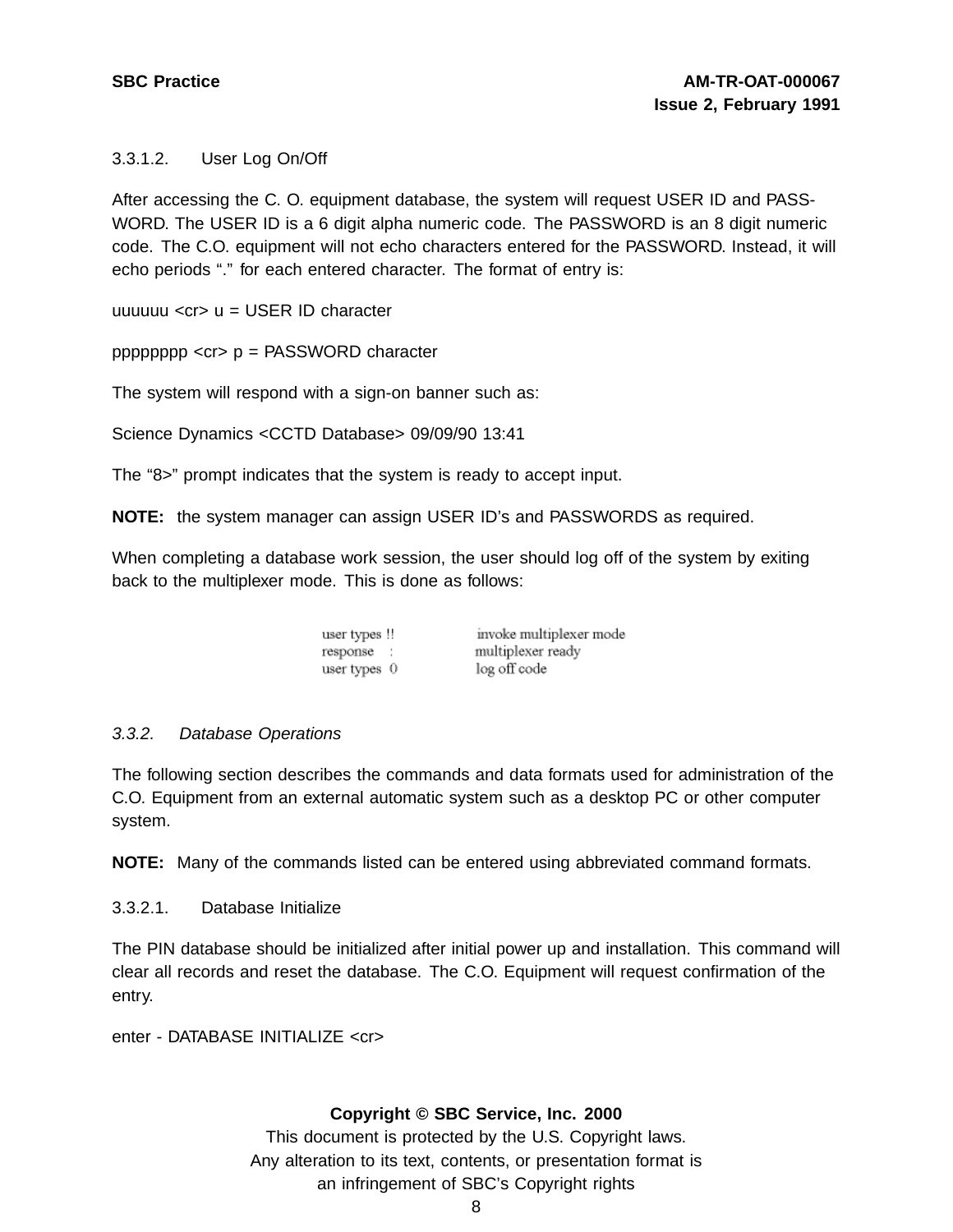response - (Confirm: Yes/No)

enter - YES <cr>

3.3.2.2. Database Upload

The DATABASE UPLOAD command invokes an automatic transfer of all records from the C.O. equipment to the requesting system.

enter - DATABASE UPLOAD <cr>

### **Copyright © SBC Service, Inc. 2000**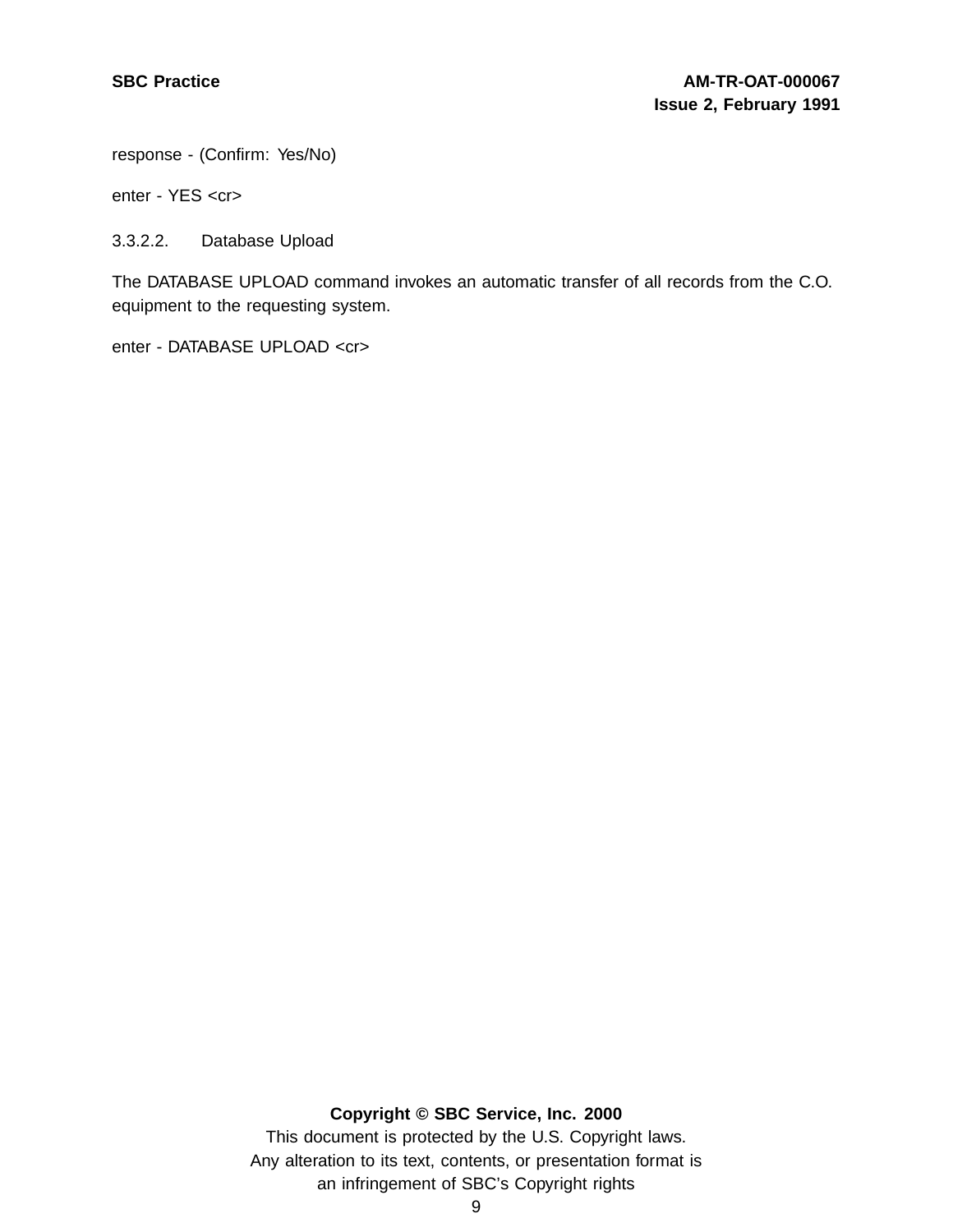The records are sent using the X-MODEM 128 byte checksum protocol. X-MODEM is a public domain protocol available through many software sources. The record format is:

| Field #        | Field Contents                                              | Number of bytes         |
|----------------|-------------------------------------------------------------|-------------------------|
| 1              | Personal Identification Number                              | 6                       |
| $\overline{c}$ | Number of successful PIN lookups                            | 4                       |
| 3              | Number of failed PIN lookups                                | $\overline{\mathbf{c}}$ |
| 4              | Number of calls terminated by extra dialing                 | $\overline{c}$          |
| 5              | Permitted phone number 1                                    | 10                      |
| 6              | Number of times dialed number 1                             | $\overline{2}$          |
| 7              | Permitted phone number 2                                    | 10                      |
| 8              | Number of times dialed number 2                             | 2                       |
| 9              | Permitted phone number 3                                    | 10                      |
| 10             | Number of times dialed number 3                             | 2                       |
| 11             | Permitted phone number 4                                    | 10                      |
| 12             | Number of times dialed number 4                             | 2                       |
| 13             | Permitted phone number 5                                    | 10                      |
| 14             | Number of times dialed number 5                             | 2                       |
| 15             | Permitted phone number 6                                    | 10                      |
| 16             | Number of times dialed number 6                             | 2                       |
| 17             | Permitted phone number 7                                    | 10                      |
| 18             | Number of times dialed number 7                             | 2                       |
| 19<br>20       | Permitted phone number 8<br>Number of times dialed number 8 | 10<br>2                 |
| 21             | Permitted phone number 9                                    | 10                      |
| 22             | Number of times dialed number 9                             | 2                       |
| 23             | Permitted phone number 10                                   | 10                      |
| 24             | Number of times dialed number 10                            | 2                       |
| 25             | Permitted phone number 11                                   | 10                      |
| 26             | Number of times dialed number 11                            | 2                       |
| 27             | Permitted phone number 12                                   | 10                      |
| 28             | Number of times dialed number 12                            | 2                       |
| 29             | Permitted phone number 13                                   | 10                      |
| 30             | Number of times dialed number 13                            | 2                       |
| 31             | Permitted phone number 14                                   | 10                      |
| 32             | Number of times dialed number 14                            | 2                       |
| 33             | Permitted phone number 15                                   | 10                      |
| 34             | Number of times dialed number 15                            | 2                       |
| 35             | Permitted phone number 16                                   | 10                      |
| 36             | Number of times dialed number 16                            | 2                       |
| 37             | Permitted phone number 17                                   | 10                      |
| 38             | Number of times dialed number 17                            | 2                       |
| 39             | Permitted phone number 18                                   | 10                      |
| 40             | Number of times dialed number 18                            | 2                       |
| 41             | Permitted phone number 19                                   | 10                      |
| 42             | Number of times dialed number 19                            | 2                       |
| 43             | Permitted phone number 20                                   | 10                      |
| 44             | Number of times dialed number 20                            | 2                       |
| **Total**      |                                                             | 254                     |

The records are sent in ASCII format. Fields 1 through 4 will be present for each record. Fields 5 through 44 will only be transmitted for each programmed telephone number. All bytes in a field will be present, with short fields filled with leading zeros. A record can cross an X-MODEM packet boundary. Records will be separated by a carriage return and a line feed. The last record will be determined by the X-MODEM e.o.t. command.

#### **Copyright © SBC Service, Inc. 2000**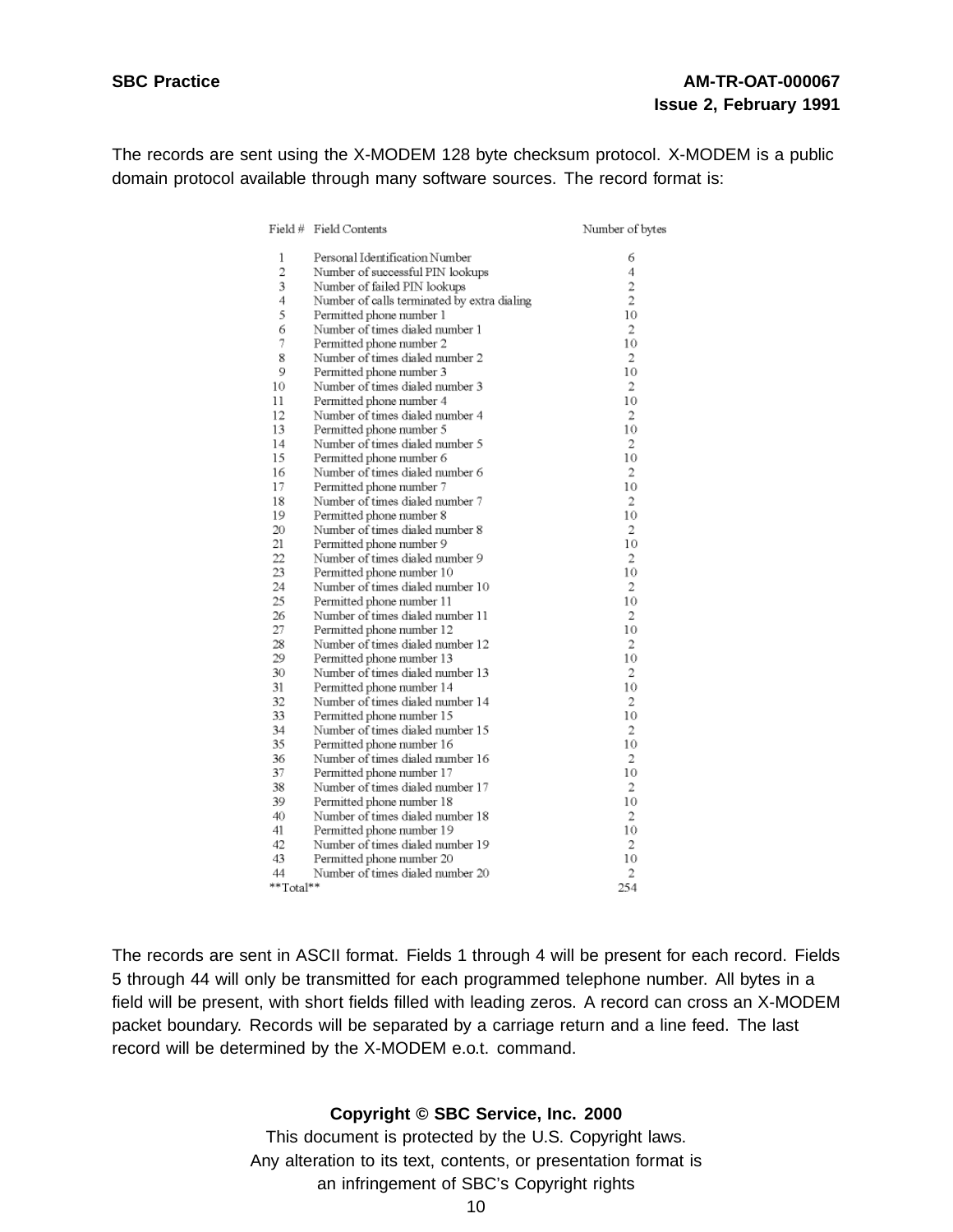## EXAMPLE:

## 12345600100200609424006800609424736100<cr>

 $<$ if $>$ 

## 3.3.2.3. Add PIN Telephone Numbers

This command is used to add PIN numbers to the C.O. equipment database, or to add permitted telephone numbers to an existing PIN. If a PIN number is transmitted to the C.O. equipment that is not currently in the database, it will be added automatically. If the transmitted PIN is already in the database, then the new telephone number will be appended to that PIN's record. This command also uses the X-MODEM protocol to send the new record data. To initiate this command send:

## XRECADD <cr>

The format to add a telephone number is:

|       | Field $#$ Field Contents               | Number of bytes |
|-------|----------------------------------------|-----------------|
|       | Personal Identification Number – PIN - | 6               |
|       | Comma                                  |                 |
| 3     | Permitted phone number - to be added   | 10              |
| Total |                                        | 17              |

## EXAMPLE: 123456, 6094240068

All adds are separated by a carriage return. To end the add session, terminate the last transmitted record with two carriage returns

<cr> <cr>.

## 3.3.2.4. Delete PIN Telephone Numbers

This command is used to delete PIN telephone numbers from the C.O. equipment database. This command also uses the X-MODEM protocol to send the deleted record data. To initiate this command send:

XRECDEL <cr>

## **Copyright © SBC Service, Inc. 2000**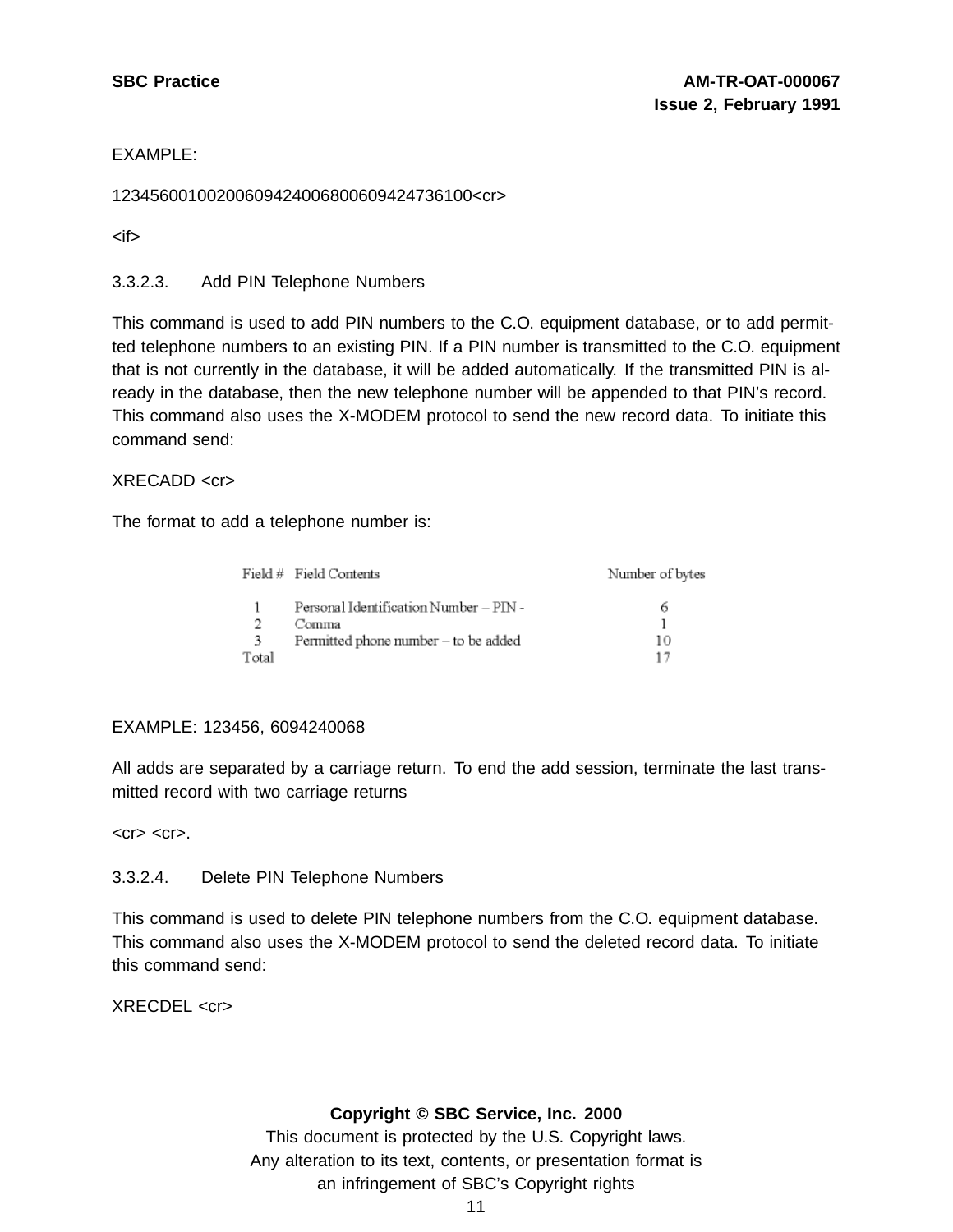The format to delete a telephone number is:

|       | Field $#$ Field Contents               | Number of bytes |
|-------|----------------------------------------|-----------------|
|       | Personal Identification Number – PIN - | 6               |
|       | Comma                                  |                 |
| 3     | Permitted phone number - to be deleted | 10.             |
| Total |                                        |                 |

### EXAMPLE: 123456, 6094240068

All deletes are separated by a carriage return. To end the delete session, terminate the last transmitted record with two carriage returns <cr> <cr>.

#### 3.3.2.5. Delete PIN number

This command is used to delete PIN numbers from the C.O. equipment database. When a PIN is deleted, all telephone numbers assigned to that PIN will also be removed. This command also uses the X-MODEM protocol to send the deleted PIN data. Records are separated by a carriage return. To initiate this command send:

XPINDEL <cr>

The format to delete a PIN is:

|       | Field $#$ Field Contents               | Number of bytes |
|-------|----------------------------------------|-----------------|
| Total | Personal Identification Number – PIN - | 6               |

## EXAMPLE: 123456 <cr>

To end the delete PIN session, terminate the last transmitted record with two carriage returns <cr> <cr>.

## 3.3.3. Inmate Call Detail Recording

The C.O. equipment will accumulate call data for each line it serves and create the call detail records at the completion of each call. The C.O. equipment will retain the call record for a period of time after the call, as space permits.

## **Copyright © SBC Service, Inc. 2000**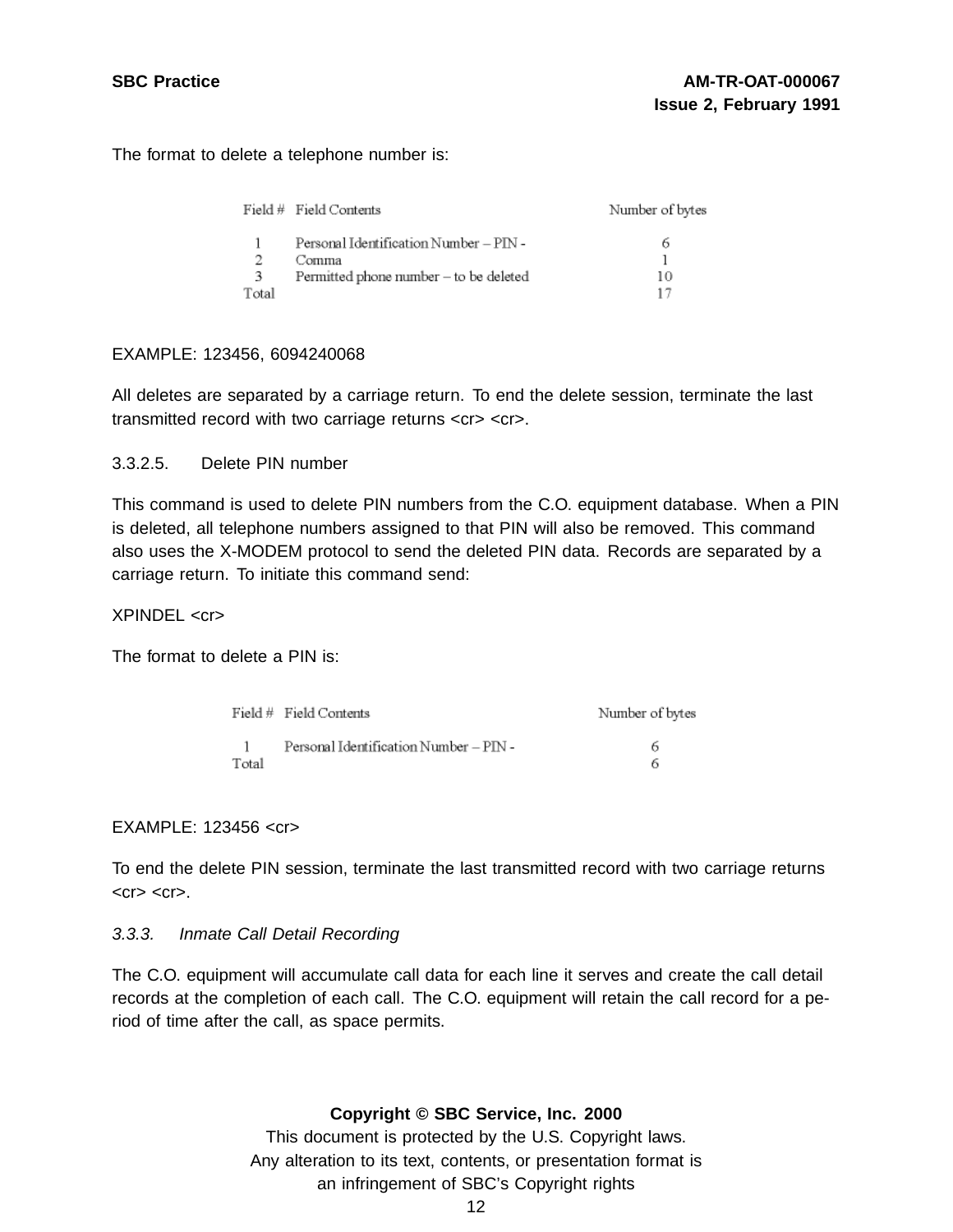This design note is intended to describe the contents of the call detail record and identify how each of the elements of the record is accumulated.

3.3.3.1. Call Detail Record Format

The call detail records contain the following information:

- A. source id which line generated the call
- B. start date date when call started
- C. start time time when call started
- D. end time time when call ended
- E. pin personal ID number
- F. called # dialed telephone No. (0+ assumed)
- G. status termination disposition code

This information is presented in a printable format when call detail records are collected by the PC. The expanded call detail record will appear as follows:

#### 123456789012345678901234567890123456789012

s - id mm/dd hhmm hhmm pppppp NPANNXXXXX d

 $\langle c \rangle \langle c \rangle$ 

where:

| s             | - is subrack $\#(1.8)$       |
|---------------|------------------------------|
| id            | $-$ is line # $(132)$        |
| mm            | $-$ is month $(112)$         |
| dd            | $-$ is date $(131)$          |
| h             | - is hour (023) start/end    |
| mm            | - is minute (059) start/end  |
| <b>PPPPPP</b> | - is pin                     |
| NPANNXXXXX    | - is called telephone number |
| d             | - is disposition code (09)   |

The transfer of call detail records from the C.O. equipment to the PC, is invoked automatically by the command as shown: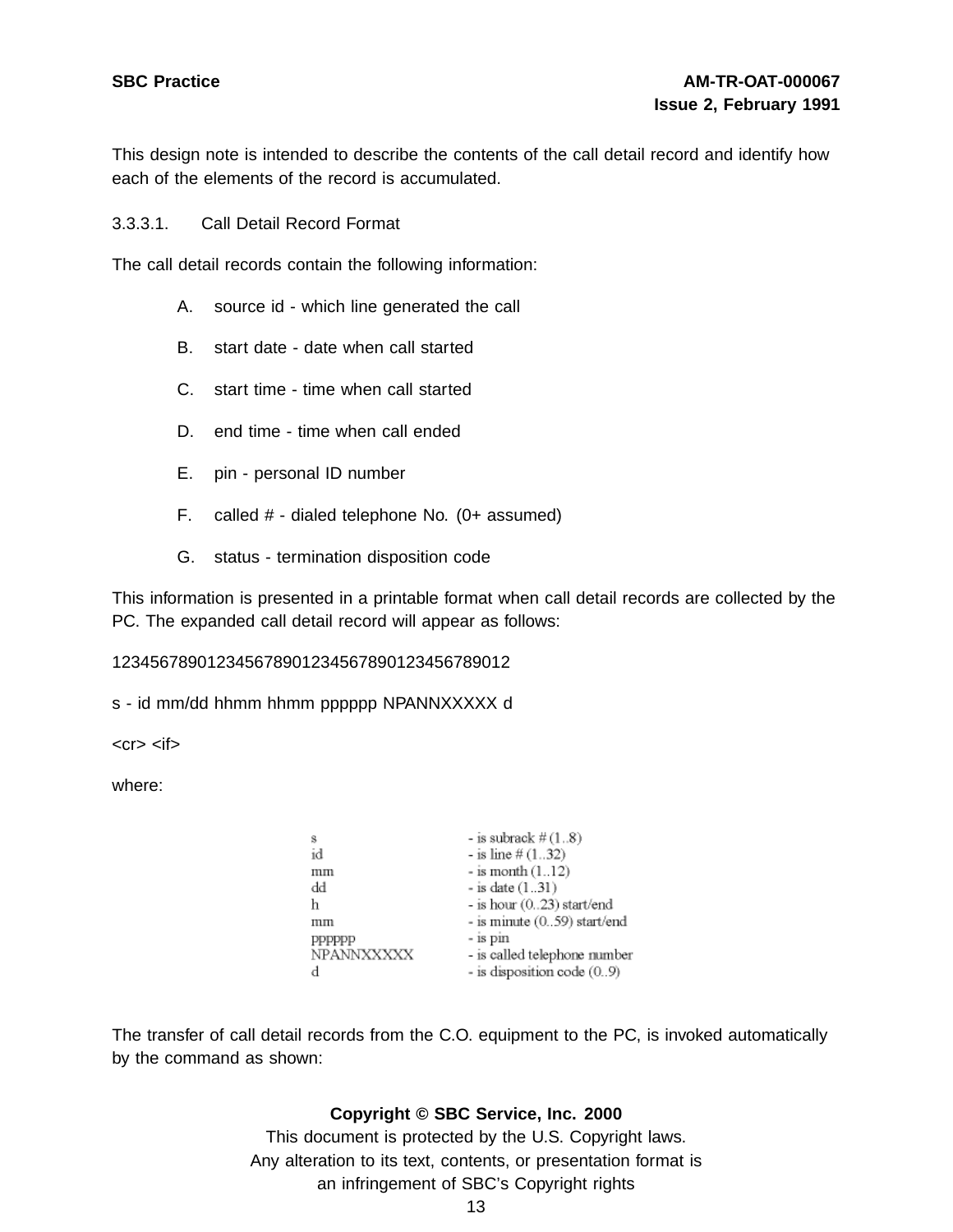## TRANSFER CALL <cr>

All records are sent using X-MODEM protocol. Records are separated by a carriage return and line feed.

## **4. Inmate Service Interface Requirements - Arrangement Two**

Inmate calling services provides a means where prison officials can restrict inmate calling privileges by invoking features such as call timing and called number restrictions.

## **4.1. Equipment Description**

## 4.1.1.

This equipment arrangement, at the customer premise (correctional facility), consists of a "smart" public station able to perform the call restrictions capabilities. The smart public station monitors for timing, correct dialed digits, provides announcements etc. The ability to allow incoming calls is needed for communication by prison officials to change call restriction parameters in the telephone and these incoming calls will not ring the telephone.

## 4.1.2.

The smart set contains a built-in modem to allow the station to communicate remotely with a remote administrative PC.

## **4.2. Features Description**

## 4.2.1. Outgoing Call Restriction

This feature allows up to 500 telephone numbers and/or area codes to be restricted from calling by inmates.

## 4.2.2. Incoming Call Restriction

This feature will restrict all incoming calls to inmates. Also, a ringer can be installed to allow incoming calls if desired.

## 4.2.3. Special Scan Row Keypad

This feature requires the inmate to dial a "0" followed by 7 or 10 digits. The smart telephone will hold the digits dialed until restriction tables are reviewed.

## **Copyright © SBC Service, Inc. 2000**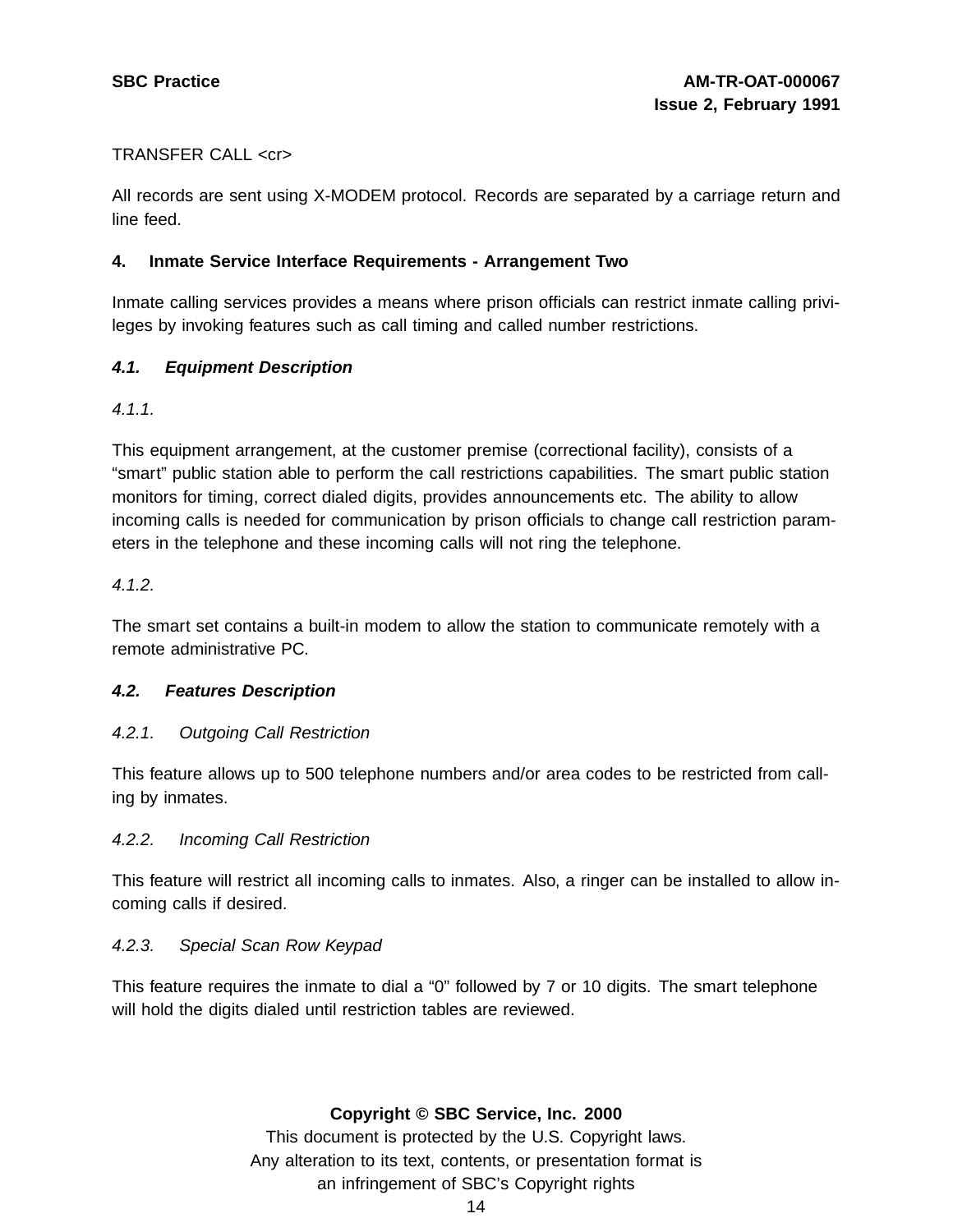## 4.2.4. Inmate Call Detail Records

This feature has the ability to record and store; dialed digits, date, time and the duration of the call.

## 4.2.5. Preset Volume Level

the noisy areas, a higher than normal volume level may be remotely programmed for each telephone.

## 4.2.6. Free Speed Dial Numbers

With this feature, 10 special numbers can be programmed as overrides to restricted outgoing numbers and allowed to be completed as free calls.

## 4.2.7. Operator Announcement

An announcement of the type; "This call is from an inmate phone", can be invoked when the call is connected to the operator.

## 4.2.8. Preset Operating Time

This feature allows a table to be programmed to allow calls during specific hours of specific days of the week.

## 4.2.9. Call Timing

Each inmate telephone can be preset with a time duration of up to 255 minutes or the duration can be untimed. One minute before the call times out, an announcement of the type; "One minute remaining", will be invoked.

## 4.2.10. Autodialer Detection and Security

This feature will disable or enable the autodialer detection function. This feature will make it possible to provide reliable telephone operation for inmates that posses unusual voice patterns that are capable of generating DTMF frequencies in normal articulation. The sensitivity of the detection circuitry is selected by setting (from 2 -6) the number of DTMF digits to be detected, before the anti-fraud function is triggered.

## **4.3. Physical Transmission**

If the prison officials elect to use one or more of the features that require administration, a terminal or PC interface is required to accomplish this function. In this instance, the prison offi-

## **Copyright © SBC Service, Inc. 2000**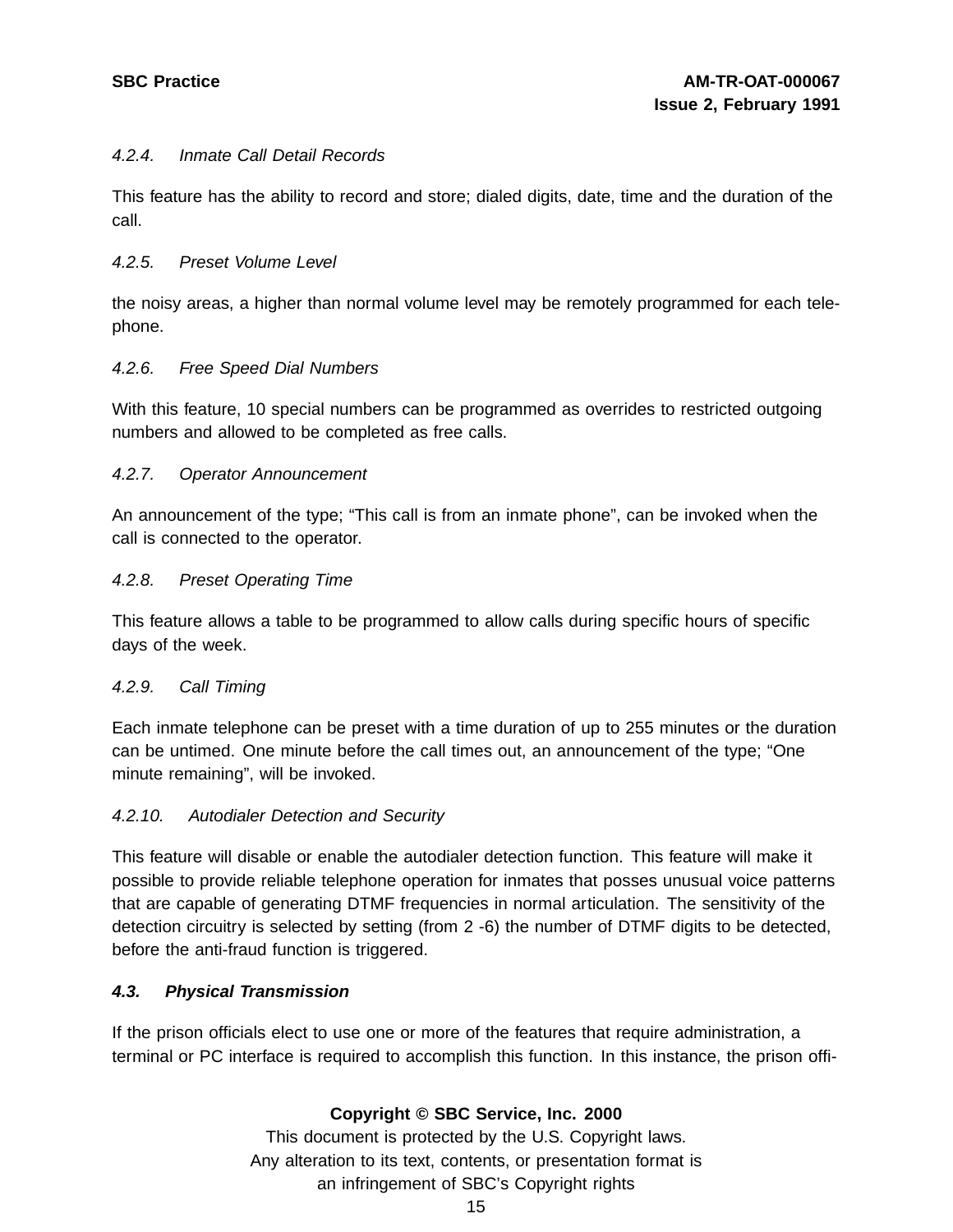cials are able to change call timing, obtain call detail records and add or delete telephone numbers from the call restriction table.

The inmate service is interfaced to the prison administrative PC by a modem and dial up 2-wire voice grade telephone lines. The inmate service equipment supports auto answer and full duplex operation at 300 and 1200 baud. The data format is as follow:

300 baud (FSK)

1200 baud (DPSK)

Bell 212A Asynchronous

8 - data bits

1 - stop bit

no parity

## **4.4. Protocol**

Inmate service requires compatible customer premises equipment for the Personal Computer (PC) Mode. The PC mode allows the prison officials a user friendly format for administrative functions. This arrangement requires a PC with software capable of responding to the messages identified below.

## 4.4.1. Person Computer Operation

## 4.4.1.1. Unit Access

On the PC dial up connection to the central office, as soon as carrier detect is detected, the M (model) and P (password) packets (messages) will be received. Response to the M packet only is allowed until the password packet is received.

#### 4.4.1.2. Message Format

All commands, acknowledges, and data transfer will have the following format (hereafter referred to as a packet). The data will be presented in hexadecimal format, except where noted otherwise.

## 1A CMD ADDRESS DATA BCC 1A

1A - is the starting and terminating character. The other fields will never contain a 1A.

## **Copyright © SBC Service, Inc. 2000**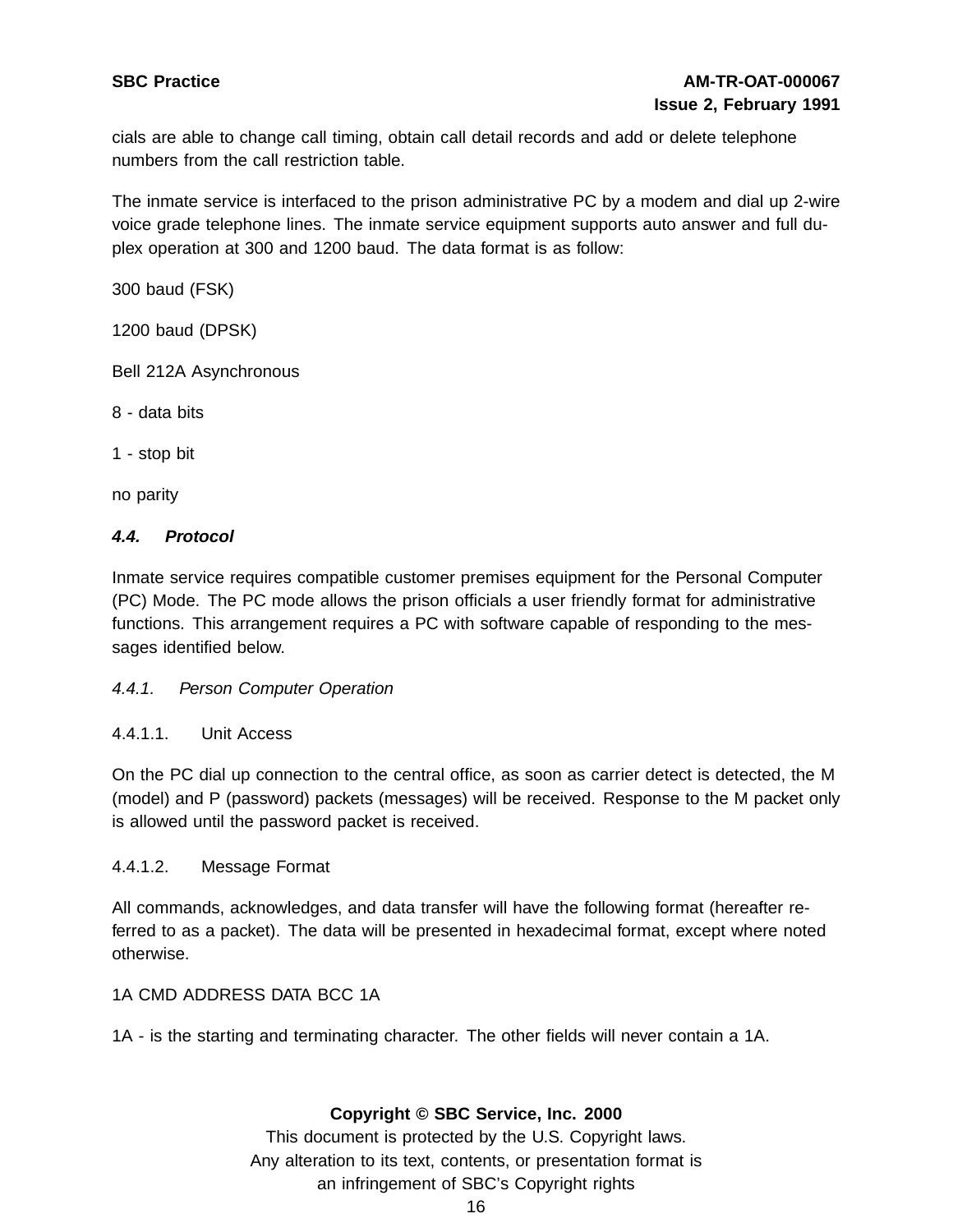CMD - Is the one character command field. It will never be a 1A or FE character. Each command is discussed in detail below. The command field will always appear in the packet.

ADDRESS - is a three character field containing address information for upload and download commands. The address field may or may not appear in the packet depending on the type command. Character  $1 =$  the page number for smart sets with paged RAM (always 0 for sets without paged RAM). Character 2 and  $3 = 16$  bit address in the set.

DATA - Is the data to be uploaded or downloaded or the number of bytes to be dumped. The DATA field may be 1 or 1024 characters. If the data is the number of bytes to be dumped, then it will be two bytes long and be a binary number from 1 to 1024. The DATA field may or may not appear in the packet depending on the type of command.

BCC - is the block check field that is 1 character long and is always present in the packet. The BCC field will be a number that will make the entire character string between the 1 As sum to 00, using 8 bit addition. Therefore, if the 8 bit sum is cleared on receipt of the first 1A character (start character), then add each character after it has been received, and upon receipt of the terminating 1A character, the 8 bit sum will be zero. After a packet is received and it if block check is OK, the set will execute the command and then send back an acknowledge (Ack) packet to the PC.

A packet will never by executed, data transferred to memory, or an acknowledge given until the entire packet has been received by the set and the block check is found to be good. All packets with a bad block check will be ignored as if it has never been received.

Except for the start and end 1A characters, all 1A characters in the body of the packet will be converted and transmitted as FE 00 and all FE characters will be transmitted as FE 01.

A packet will never be more than 1032 characters long (counting FE 0X as one character), and the set and the PC must have a memory buffer of 1032 characters reserved.

If no characters are received or transmitted within the last five seconds, then the call will terminate.

#### **Copyright © SBC Service, Inc. 2000**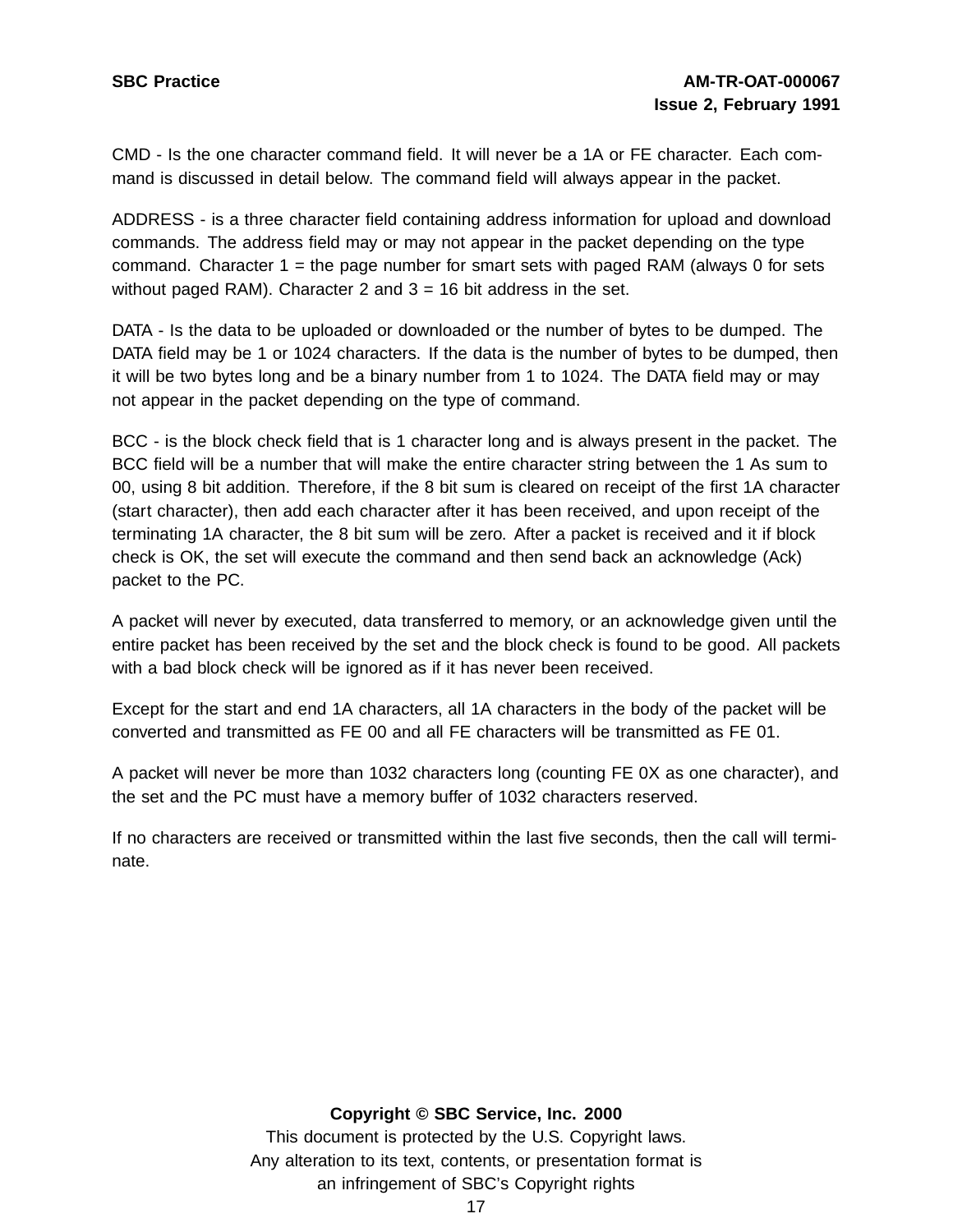#### 4.4.1.3. Command Details

| Command       | Description                                                                                                                                                                                                                                                                                                                                                                                                                                                                                                                                                                             |
|---------------|-----------------------------------------------------------------------------------------------------------------------------------------------------------------------------------------------------------------------------------------------------------------------------------------------------------------------------------------------------------------------------------------------------------------------------------------------------------------------------------------------------------------------------------------------------------------------------------------|
| A – Ack       | The Ack (acknowledge) is sent only by the<br>smart set in response to a command<br>requiring an Ack. It contains no ADDRESS<br>or Data fields. This command format will<br>always be 1A 41 BF 1A.                                                                                                                                                                                                                                                                                                                                                                                       |
| D - Download  | The download command enables the PC to<br>load the memory of the phones. The<br>ADDRESS will be three characters long.<br>The first character will be the page of the<br>RAM to load (00 for non-paged RAM sets).<br>The next two characters will be the starting<br>address to load the data. The DATA field will<br>contain the data (1 to 1024 characters) to<br>store in memory. The data will not be stored<br>in memory until the entire packet is received<br>and the data is found to be good. The data<br>will then be stored in memory and the Ack<br>command sent to the PC. |
| U – Unload    | The upload command allows to PC to be<br>able to gather accounting data, options, etc.<br>The ADDRESS will be 3 characters long and<br>work as a download command, but instead<br>of storing the data, the set will transmit the<br>data to the customer PC. The DATA field will<br>contain the number of bytes to transfer and<br>will be two bytes long and contain a number<br>between 0001 and 1000 hex.                                                                                                                                                                            |
| $J - JSR$     | This command will allow the customer PC to<br>run any small program in the set. OR a<br>program may be loaded by the download<br>command and then run by the JSR command.<br>This command will have an ADDRESS field<br>of which page and address to send the JSR.<br>After the program has been run, the Ack will<br>be sent to the customer PC. There is no DATA<br>field for this command.                                                                                                                                                                                           |
| G - Go Vector | This allows the PC to run a subroutine that<br>exists in the set. This command has one byte<br>of data which is the binary number of the<br>subroutine to be run. After running the<br>subroutine, the set will send a Ack. These<br>subroutines are numbered as follows:<br>$0$ – set clock<br>1 - read clock<br>4 - SMDR RAM clear<br>7 - hand set missing test<br>9 - communication will set completed, all<br>OK, normal termination                                                                                                                                                |

## **Copyright © SBC Service, Inc. 2000**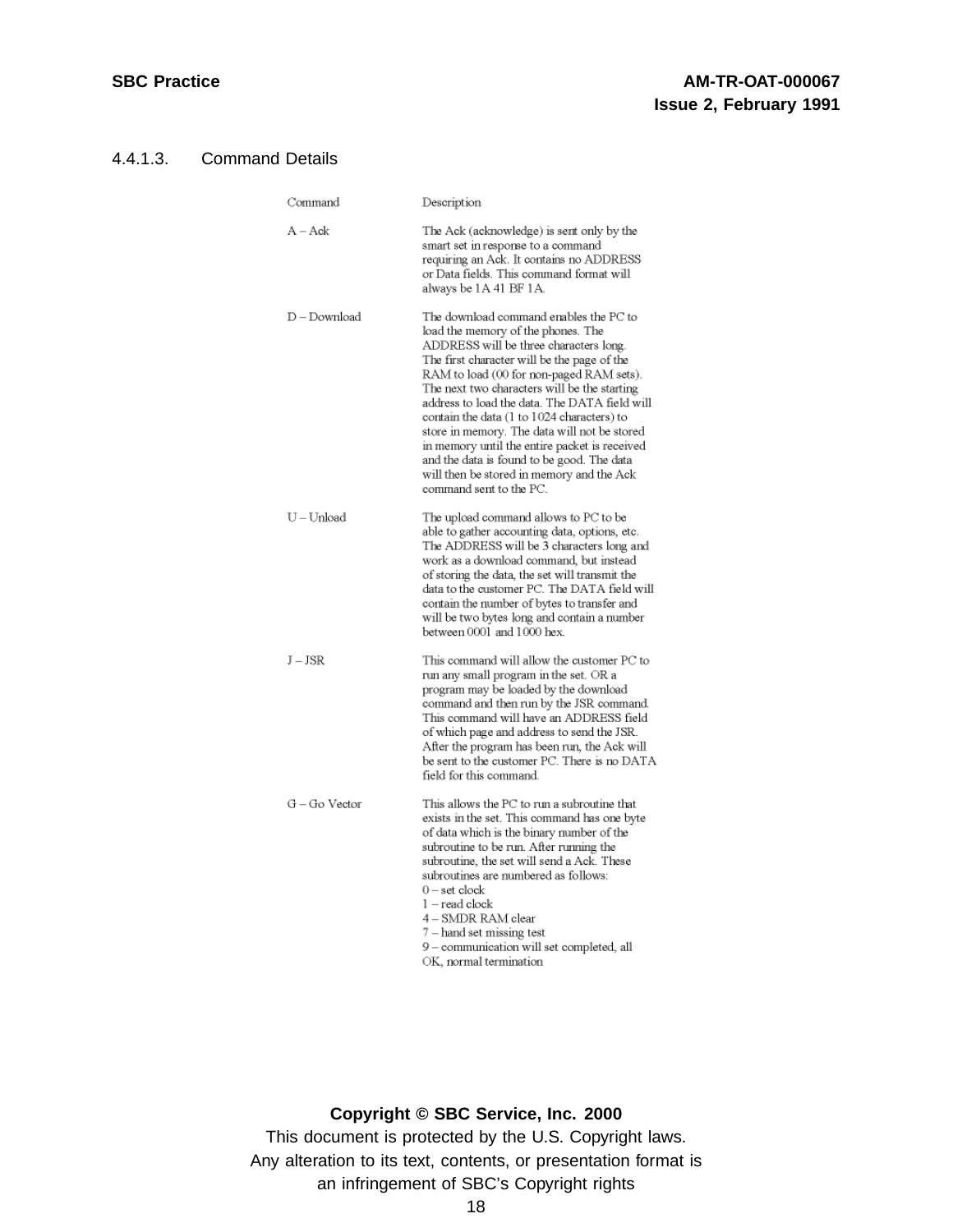| $H - H$ angup | This allows quick disconnect from the set<br>instead of waiting for the "no characters for<br>five seconds" disconnect sequence. There<br>will be no ADDRESS or DATA fields and the<br>command will always be; 1A 48 B8 1A. No<br>Ack is sent.                                                                                                                                                                                                |
|---------------|-----------------------------------------------------------------------------------------------------------------------------------------------------------------------------------------------------------------------------------------------------------------------------------------------------------------------------------------------------------------------------------------------------------------------------------------------|
| P - Password  | This packet should always be processed<br>before any other packets are received. If it<br>has not been received by the set, then all<br>other packets should be ignored except the<br>M command. There will be no ADDRESS<br>field and the DATA field will be the password<br>for the set. An Ack should only be sent if the<br>BCC is good and the password is correct.                                                                      |
| M – Model     | This command should be answered always<br>if the BCC is OK, even if the password has<br>not been sent. This packet will have no<br>ADDRESS or DATA fields. The set will send<br>back a packet with 5 characters for the set<br>model number, 14 characters for the set's<br>directory number, and 14 characters for the<br>set's telephone number at the backup<br>memory location. The format of the M<br>command is as follows: 1A M BCC 1A |

4.4.1.4.

Software version information can be obtained via a Upload command (1A U ADD DAT BCC 1A) and the response should match the following format:

1A Y.X.X.-Y.X.X.-XX/XX/XX BCC 1A

Y - is the board designation and is always D

X.X - is the board issue number

- Y is the firmware designation
- X.X is the firmware issue number

XX/XX/XX/ - is the date

## 4.4.1.5.

To change calling parameters in the set, the Download command is required. The format will be the same, with the contents of the DATA field explained below. The format is as follows:

1A D ADD DATA BCC 1A

## **Copyright © SBC Service, Inc. 2000**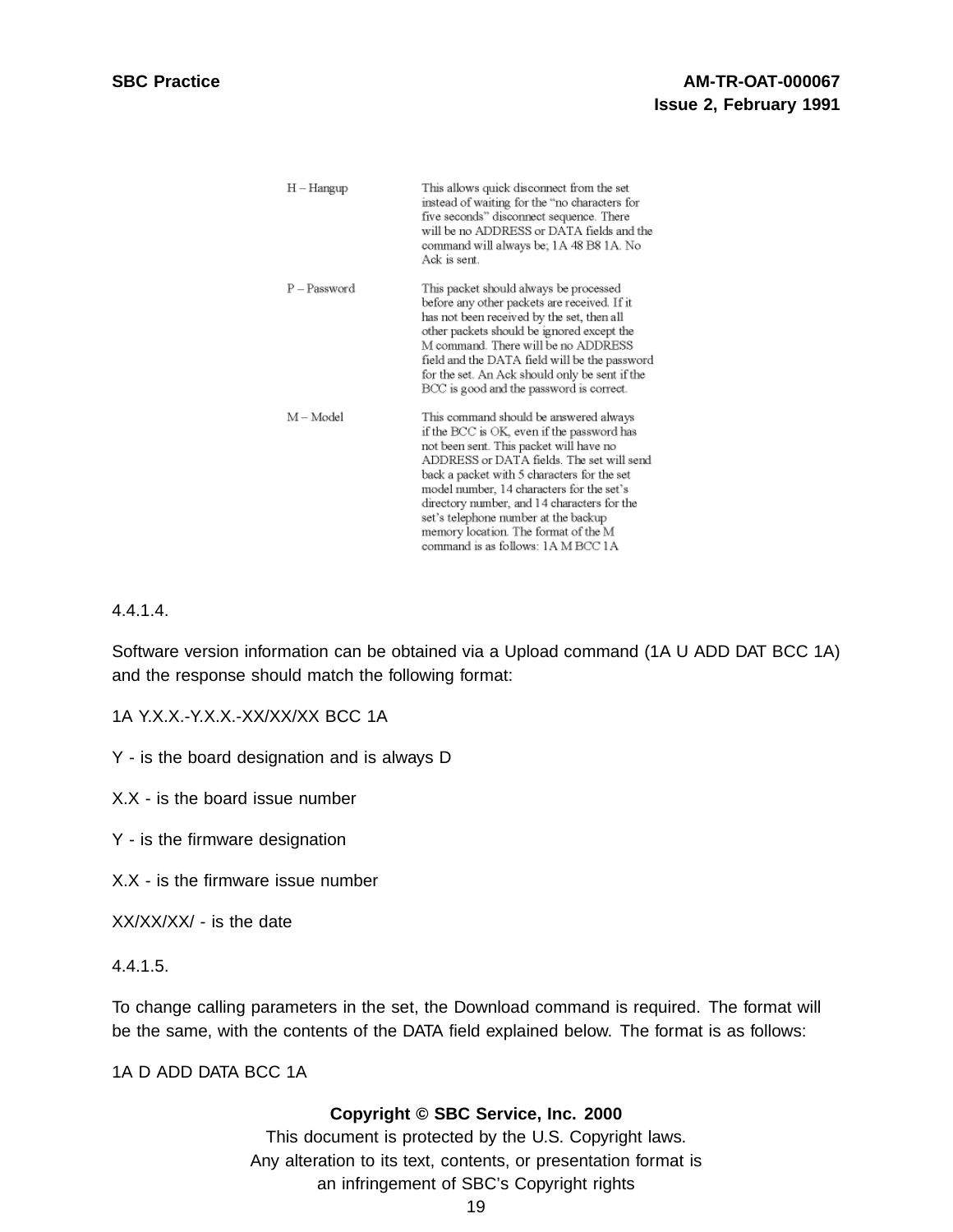ADD - is the address of the location to receive the DATA. The address will be different in different set models and issues.

DATA - contains the calling parameter data to be loaded as detailed below:

Outgoing Call Restriction Table - This table allows up to 500 telephone numbers, area codes etc. to be restricted from inmate calling. The DATA field will contain 10 digits in 5 bytes with 2 digits per byte in packed BCD format (not ASCII). Right hand digits can be filled with all ones. A, B, or C can be substituted for ranges of digits,  $(A = 0$  to 9, B = 0 to 1, and C = 2 to 9).

Special Speed Dial Numbers - The table allow for 10 telephone numbers to be programmed to override the restriction table and allow the call to complete as a free call. The DATA field is set up exactly like the Restriction Table data field.

Operating Time - This feature allows for a table to be programmed to allow calls during specific hours of specific days of the week. The DATA field will contain 2 bytes. The first byte will contain the number of 15 minute increments before calling is allowed and the second byte will contain the number of 15 minute increments at which time all calling will stop. Each 2 byte data field is loaded in one of 7 address that correspond to day of the week.

Call Timing - Call timing can be set from 1 to 255 minutes. The DATA field will contain one byte with the call timing in minutes in hexadecimal.

Volume Level - The volume level can be set from 0 to 4, with 0 being normal. The DATA field will contain one byte with a number of 0 to 4.

Dialing Sensitivity - This feature allows from 2 to 6 DTMF digits (after call completion) to be detected before the anti-fraud function is triggered. The DATA field is one byte and contains a number from 2 to 6.

## 4.4.2. Inmate Call Detail Recording

The station equipment will accumulate call data for each line it serves and create the call detail records at the completion of each call. The station equipment will retain the call record for a period of time after the call, as space permits

This design note is intended to describe the contents of the call detail record and identify how each of the elements of the record is accumulated.

The call detail information is obtained by the Upload command in the following format;

1A U ADD BCC 1A

#### **Copyright © SBC Service, Inc. 2000**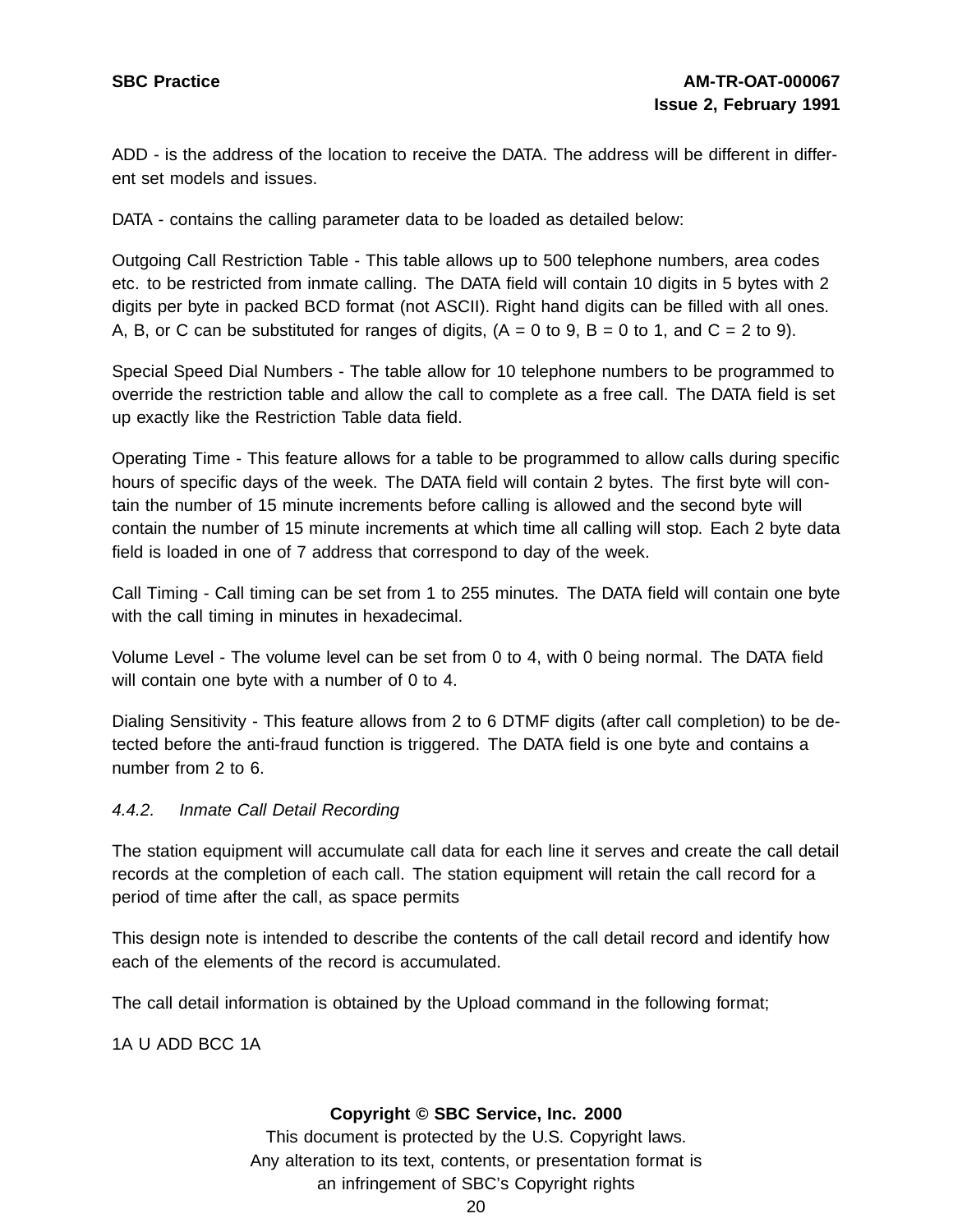U - Upload

ADD - is the address of the call detail data. This address will be different in different models and issues of the smart sets.

BCC - Block check

4.4.2.1. Call Detail Record Format

The call detail records contain the following information:

- A. access digits access dialed digits
- B. start date date when call started
- C. start time time when call started
- D. elapsed time time of call
- E. call type outgoing or incoming
- F. called number dialed telephone No. (0+ assumed)
- G. status termination disposition code

This information is presented in the following format when call detail record are collected by the PC. The bytes designated "binary" will be transmitted in the binary format and bytes designated "ASCII" will be sent in the ASCII format. The call detail record will appear as follows:

1A DATA BCC 1A

#### **Copyright © SBC Service, Inc. 2000**